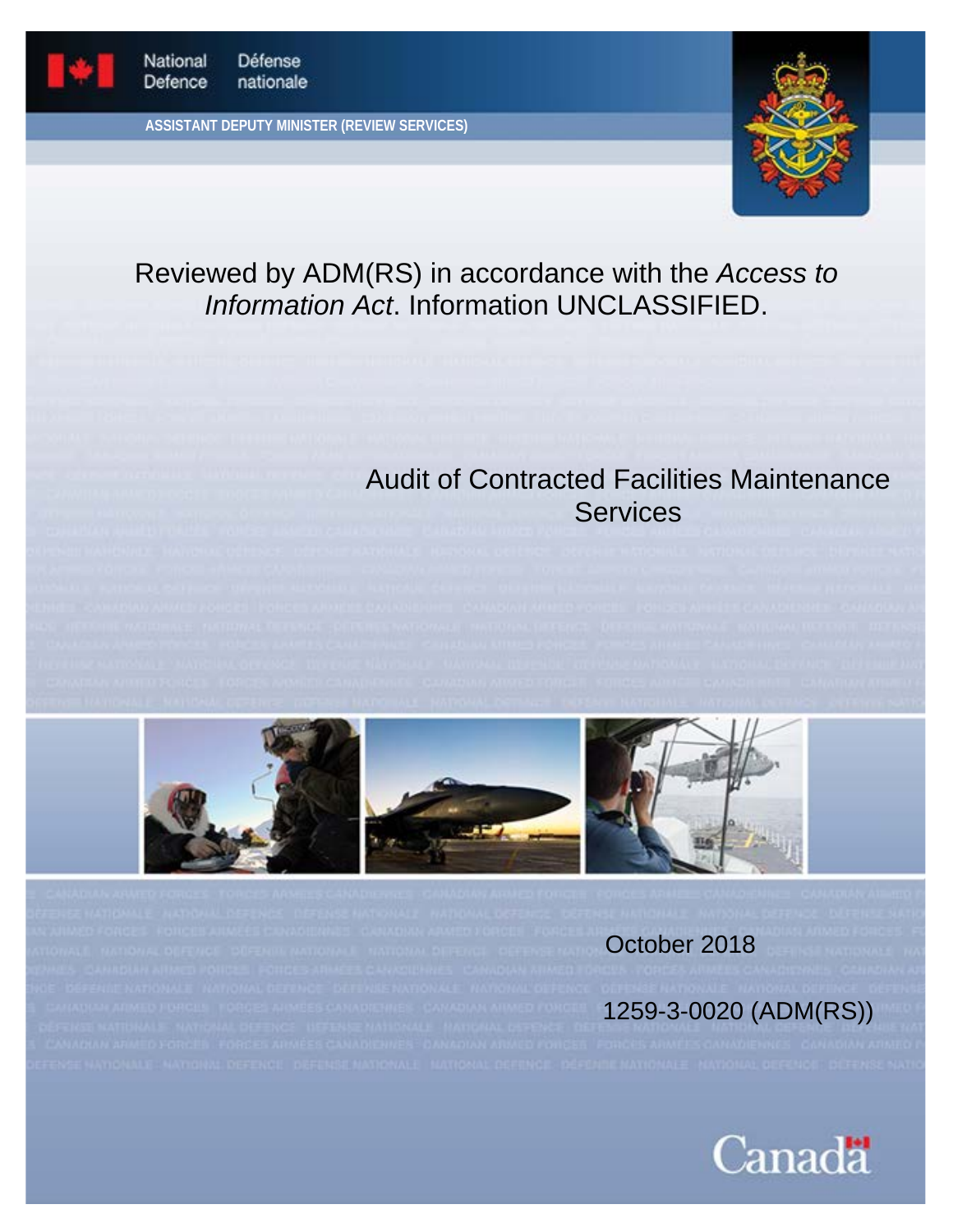# **Table of Contents**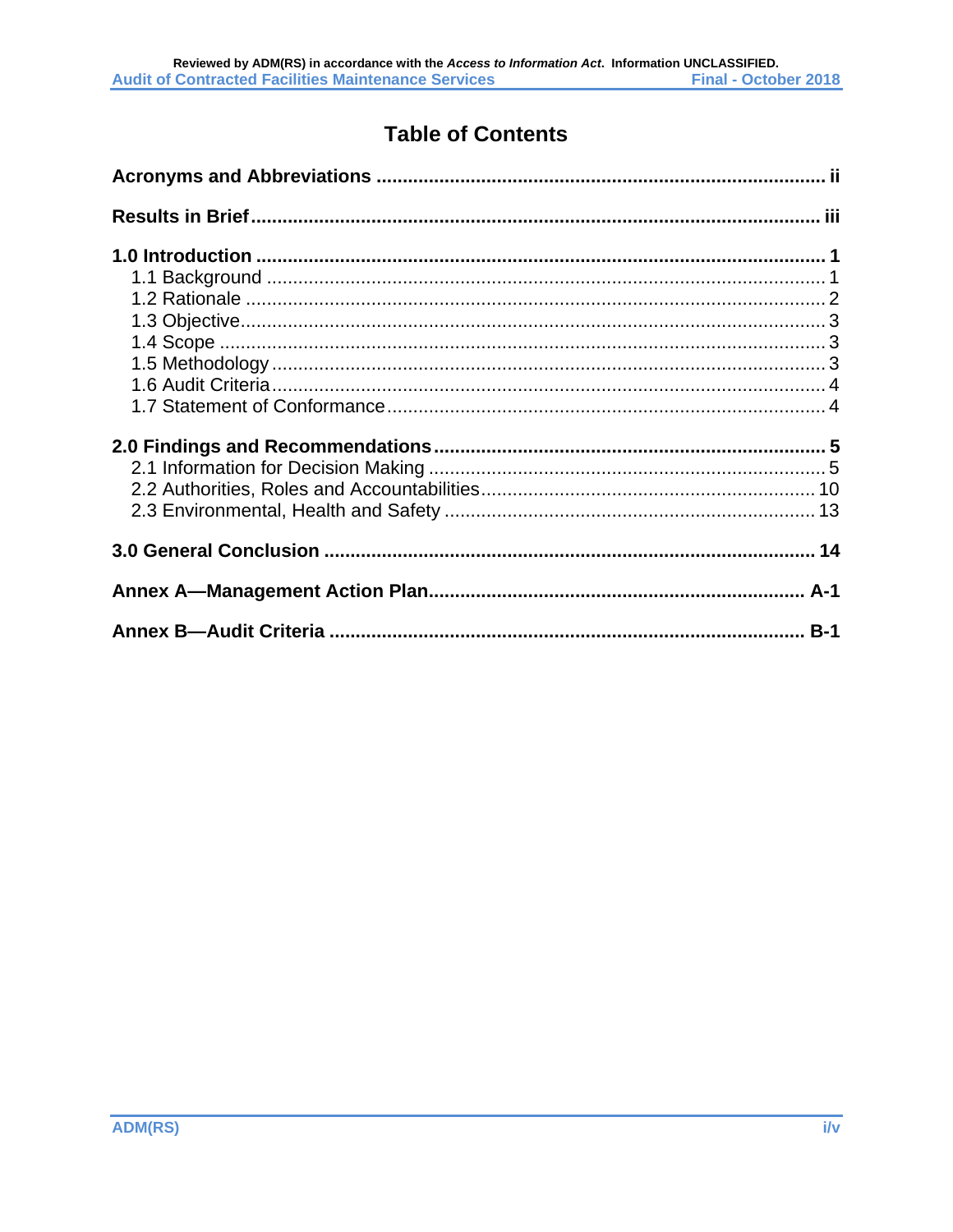# **Acronyms and Abbreviations**

<span id="page-2-0"></span>

| ADM(IE)      | Assistant Deputy Minister (Infrastructure and Environment)       |
|--------------|------------------------------------------------------------------|
| ADM(Mat)     | <b>Assistant Deputy Minister (Materiel)</b>                      |
| ADM(RS)      | <b>Assistant Deputy Minister (Review Services)</b>               |
| <b>ARA</b>   | Authorities, Roles and Accountabilities                          |
| <b>AWR</b>   | <b>Additional Work Request</b>                                   |
| CAF          | <b>Canadian Armed Forces</b>                                     |
| COSO         | Committee of Sponsoring Organizations of the Treadway Commission |
| <b>DND</b>   | Department of National Defence                                   |
| <b>DRMIS</b> | Defence Resource Management Information System                   |
| FM           | <b>Facilities Maintenance</b>                                    |
| KPI          | Key Performance Indicator                                        |
| OCI          | Office of Collateral Interest                                    |
| OPI          | Office of Primary Interest                                       |
| PIF          | Performance Incentive Fee                                        |
| <b>PSPC</b>  | <b>Public Services and Procurement Canada</b>                    |
| QA           | <b>Quality Assurance</b>                                         |
| RP Ops Gp    | <b>Real Property Operations Group</b>                            |
| SOW          | <b>Statement of Work</b>                                         |
| <b>VFM</b>   | Value-for-Money                                                  |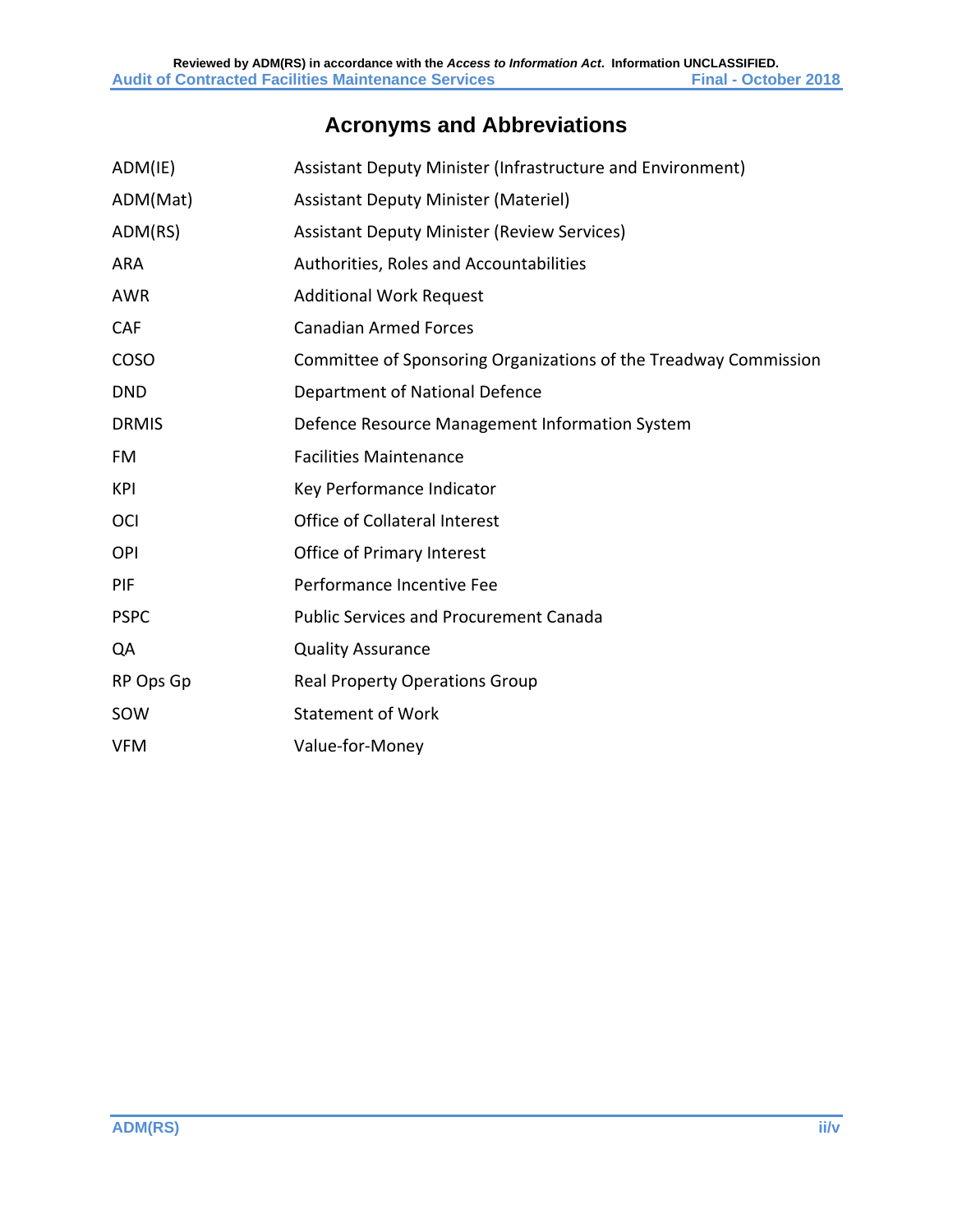# **Results in Brief**

<span id="page-3-0"></span>Infrastructure is a key element of Defence capability and, as a result, the maintenance of this

infrastructure is essential for Canadian Armed Forces (CAF) operations.

Facilities maintenance is limited to some, but not all of the infrastructure operations services. It includes the following:

- Mechanical (e.g., plumbing, boilers);
- Electrical (e.g., primary and secondary distribution systems, panel and switch boards);
- Building exterior maintenance (e.g., exterior wall surfaces, drainage, retaining walls);
- Building interior maintenance (e.g., floors, walls, windows, doors, painting);
- Fire detection and suppression systems;
- Snow and ice control;
- Environmental management programs (e.g., solid waste management, spill response and hazardous materials); and
- Preventative maintenance management.

## **Overall Assessment**

Over the short term, contracted facilities maintenance services are managed to ensure infrastructure availability. However, as custodian of infrastructure, ADM(IE) will need to establish and communicate clear authorities, roles and accountabilities for the management of facilities maintenance. Further, ADM(IE) will need to identify information needs to ensure value-for-money and the longterm sustainability of infrastructure.

The 2017/18 Departmental Plan and Canada's 2017 defence policy, *Strong, Secure, Engaged* both highlight the importance of improving infrastructure on Bases and Wings to better serve Defence including exploring "ways to partner with the private sector". Contracting of items such as facilities maintenance (FM) permits the Department to remain focused on the delivery of mandated programs and capabilities.

As of 2016, infrastructure was centralized and resulted in Assistant Deputy Minister (Infrastructure and Environment) (ADM(IE)) becoming the sole custodian of all Department of National Defence (DND) and CAF infrastructure. This centralization transformed how infrastructure is managed across the Department. Where FM services are contracted, it is done in one of two ways:

- 1. FM only contracts the contracted services are limited to facility maintenance; and
- 2. Full service contracts the contracted services include a variety of Base/Wing services, such as food service, accommodations, operations, as well as FM services.

Given that DND/CAF's infrastructure is aging and the recent transformation that resulted in ADM(IE) becoming responsible for all departmental infrastructure and related maintenance, Assistant Deputy Minister (Review Services) (ADM(RS)) conducted an audit of Contracted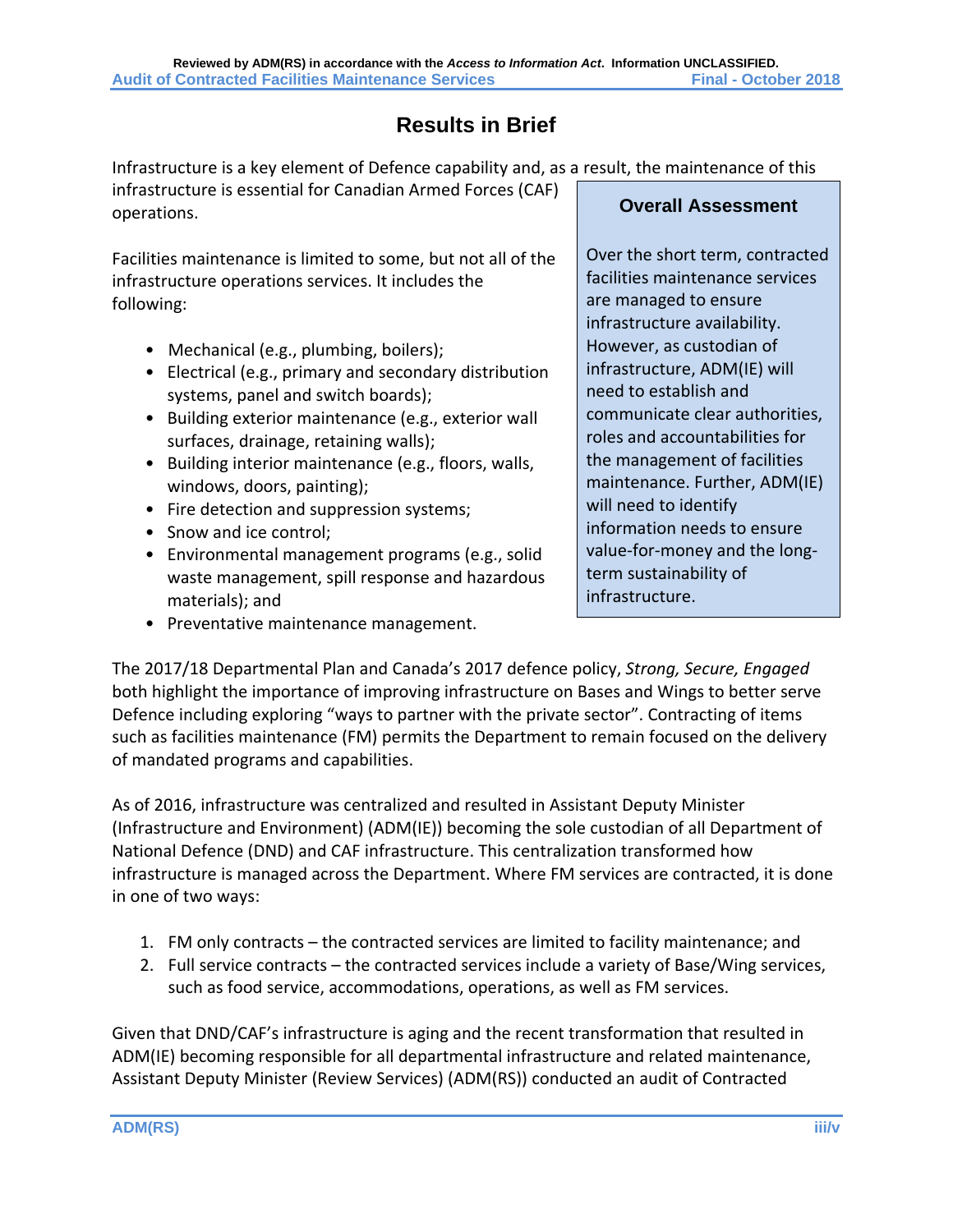Facilities Maintenance Services. The audit was included in the ADM(RS) Risk-based Internal Audit Plan for fiscal years 2016/17 to 2018/19.

The objective was to determine whether contracted arrangements for FM services are managed to achieve value-for-money (VFM), ensure continued infrastructure availability and sustainability, as well as comply with environmental, health and safety regulations. Findings and recommendations in this report can inform ADM(IE) decision making to support its centralized portfolio management approach to infrastructure.

## **Findings and Recommendations**

**Information for Decision Making.** While DND/CAF resources are overseeing contract performance, there was no evidence that ADM(IE) was gathering portfolio-wide information to make informed FM decisions, assess contractor performance or analyze total FM costs. The risk is that the Department is unable to determine if the decision to contract FM services ensures VFM and if vendor performance meets operational requirements.

It is recommended that ADM(IE):

- 1. Determine and communicate which FM data and performance indicators are needed to make informed FM decisions.
	- o This will ensure increased comparability and accuracy of information across the infrastructure portfolio and help leverage lessons learned.
- 2. Implement a mechanism to gather all data, including cost information, for FM services.
	- o This will help ensure consistency, accessibility and timeliness of information.
- 3. Conduct a cost-benefit analysis of in-house FM versus contracting FM services.
	- o This will inform the cost efficiency of current and future FM services related decisions.

According to our analysis, varying contract terms and conditions (e.g., contract length, Statement of Work (SOW) requirements, and performance-related clauses) and the combination of FM services with other services increase the risk that these contracts may not ensure the achievement of the Department's infrastructure objectives. ADM(RS) asks that ADM(IE) consider using the lessons learned from current FM related contracts to inform future FM services decisions.

**Authorities, Roles and Accountabilities.** The FM only and full service contracts we examined were negotiated and signed by various custodians prior to the ADM(IE) infrastructure centralization. Since the ADM(IE) transformation, Real Property Operations Group (RP Ops Gp), within ADM(IE), became the technical authority for the FM only contracts. In contrast, for full service contracts, RP Ops Gp is the technical authority for only the FM portions. This has resulted in two different reporting structures, with ADM(IE) having different roles in the management of contracted FM services depending on the nature of the contract. Clear and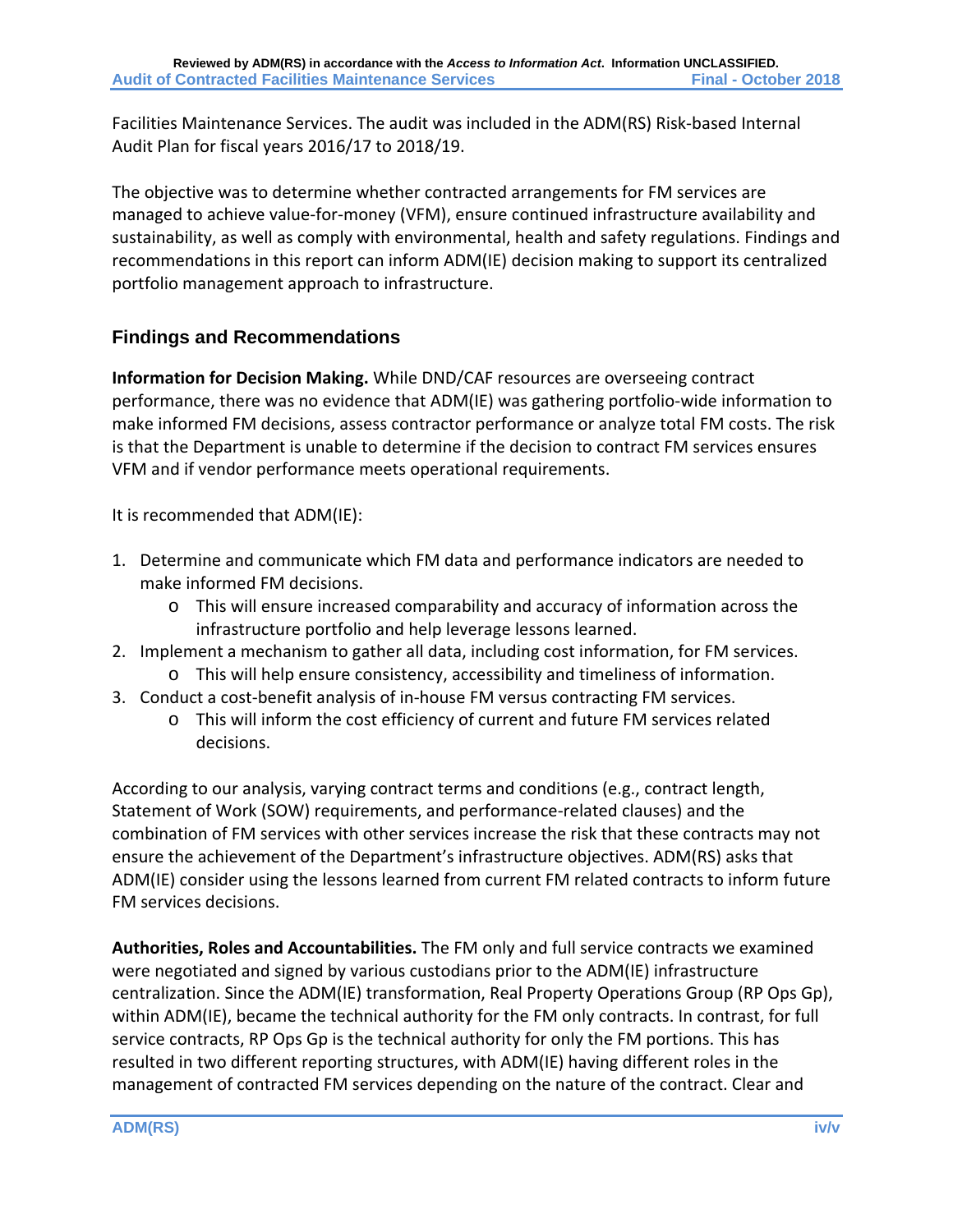consistent authorities and roles were not always aligned with the new centralized accountabilities of infrastructure. Inconsistent management of FM services may increase the risk of some FM services not receiving the appropriate attention. RP Ops Gp is beginning to have a larger role in both the negotiations and performance incentive fee<sup>[1](#page-5-0)</sup> (PIF) committees for full service contracts.

While there was no documented management process or guidance, including quality assurance (QA), for FM services, ad hoc QA was conducted. QA of FM services was given varying levels of importance between full service contracts and FM only contracts. As a result, there is a risk of inconsistent oversight of contract performance across DND/CAF locations which could impact infrastructure maintenance and long-term sustainability.

It is recommended that ADM(IE):

- 4. In collaboration with Assistant Deputy Minister (Materiel) (ADM(Mat)), outline and communicate clear Authorities, Roles and Accountabilities (ARA) between ADM(IE), the Contracting Authority, the contractor and other relevant stakeholders in all FM related contracts.
- 5. Develop and implement centralized QA FM guidance.
	- o This will help ensure consistent QA of all DND/CAF infrastructure by asset class.

**Environmental, Health and Safety.** For the contracts examined, the Environmental, Health and Safety requirements were met by the Department.

**Note:** Please refer to [Annex A—Management Action Plan](#page-20-0) for the management response to the ADM(RS) recommendations.

 $\overline{a}$ 

<span id="page-5-0"></span><sup>1&</sup>lt;br>Performance Incentive Fee is a built in incentive for contractors that achieve a minimum standard or go above and beyond the SOW (including Additional Work Requests). In such instances, contractors are assessed and potentially awarded a PIF.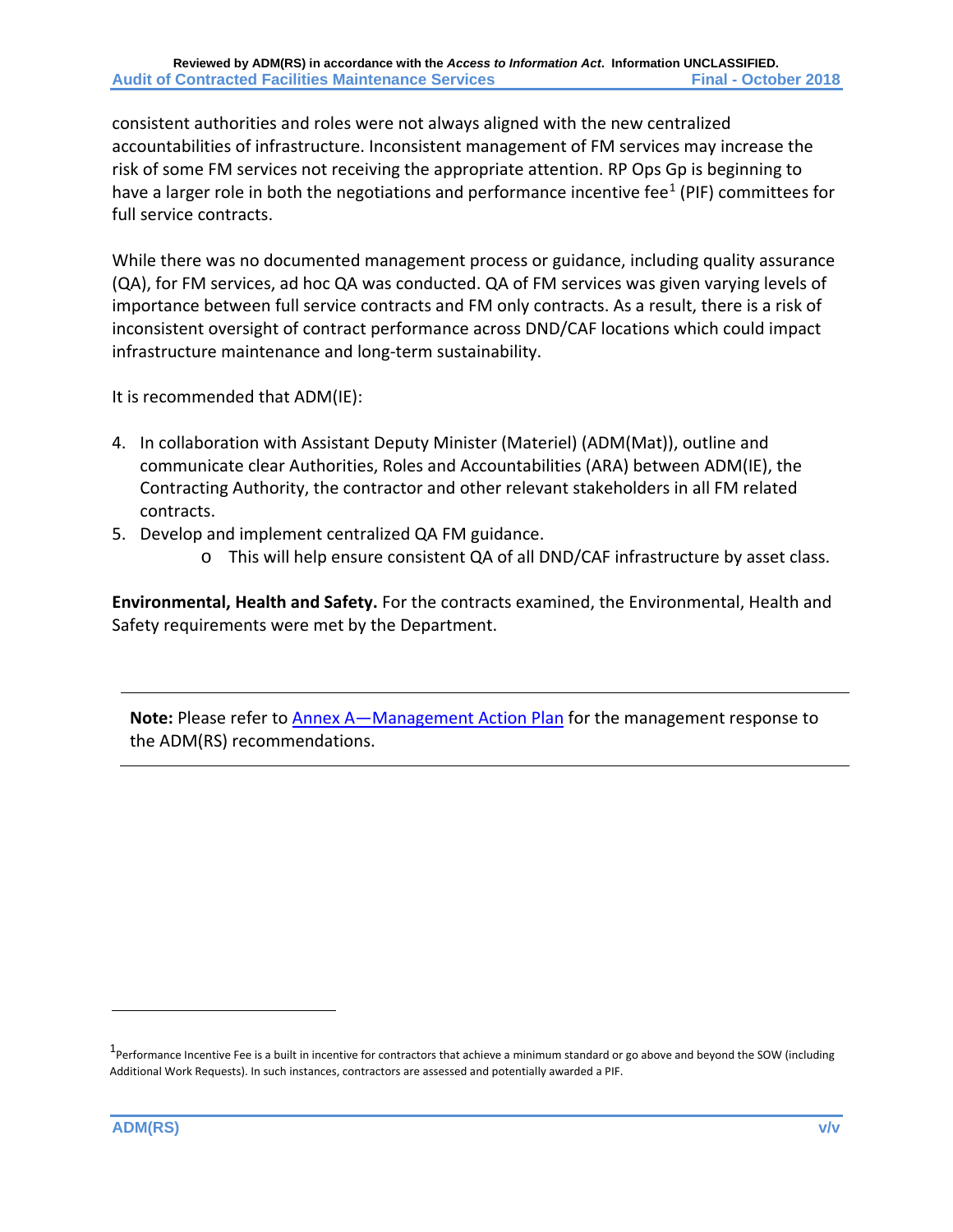# **1.0 Introduction**

## <span id="page-6-1"></span><span id="page-6-0"></span>**1.1 Background**

The 2017/18 Departmental Plan and Canada's 2017 defence policy, *Strong, Secure, Engaged* both highlight the importance of improving infrastructure on Bases and Wings to better serve Defence including exploring "ways to partner with the private sector." Contracting of items such as FM permits the Department to remain focused on the delivery of mandated programs and capabilities.

Infrastructure is a key element of Defence capability and, as a result, the maintenance of this infrastructure is essential for CAF operations. The Department is responsible for the largest infrastructure portfolio within the federal government which is worth approximately \$26 billion and includes over 20,000 buildings, 5,500 kilometers of roads and 3,000 kilometers of water works. Ten percent of the defence budget is for infrastructure maintenance, operation and workforce.

As of 2016, infrastructure was centralized and resulted in ADM(IE) becoming the sole custodian of all DND/CAF infrastructure, thus transforming how infrastructure is managed across the Department. This transformation aimed to:

- Coordinate the Department's infrastructure assets in a holistic portfolio manner;
- Plan from a strategic perspective;
- Ensure the Department has the right infrastructure assets in the right place at the right time;
- Ensure facilities meet federal regulations; and
- Identify deficiencies as well as preventative and corrective actions to be taken to ensure availability and sustainability of infrastructure.

Many contracts for FM, including those reviewed, were implemented prior to ADM(IE) becoming responsible for infrastructure and its maintenance. Since the ADM(IE) transformation, RP Ops Gp has become the technical authority for contracted FM services. As a result, there are two different governance structures for FM services depending on the nature of the contract – FM only versus full service contract.

#### **Governance Structure – Pre ADM(IE) Transformation**

Prior to the ADM(IE) transformation, the previous custodians, including the Canadian Army, Royal Canadian Navy, and Royal Canadian Air Force, were responsible for the infrastructure at their respective sites. Each organization had construction engineering units which would report to their respective Commanders. These organizations were responsible for all infrastructure related functions, including FM.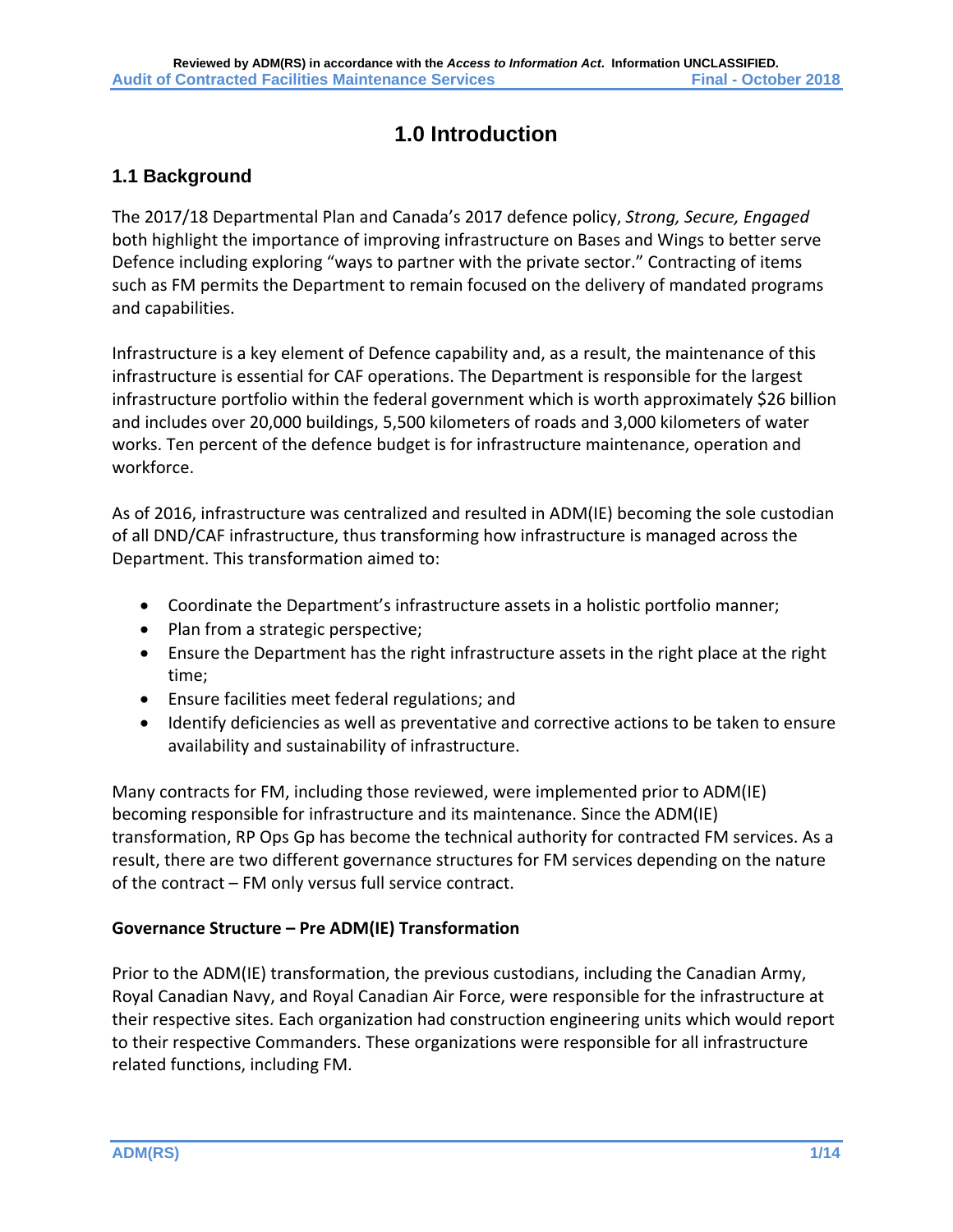#### **Governance Structure – Post ADM(IE) Transformation**

Post ADM(IE) transformation, the responsibility and reporting structure differ for full service contracts and FM only contracts (please refer to Figure 1). For FM only contracts, RP Ops Gp took over the managing and reporting responsibility. For full service contracts, RP Ops Gp provides technical advice for the QA of infrastructure because the QA function remains with the environments.



**Figure 1. Illustration of the Different Reporting Structures.** This figure outlines the management, reporting and QA differences.

#### <span id="page-7-0"></span>**1.2 Rationale**

Given that DND/CAF's infrastructure is aging and the recent transformation that resulted in ADM(IE) becoming responsible for all departmental infrastructure and related maintenance, ADM(RS) conducted an audit of Contracted Facilities Maintenance Services. The audit was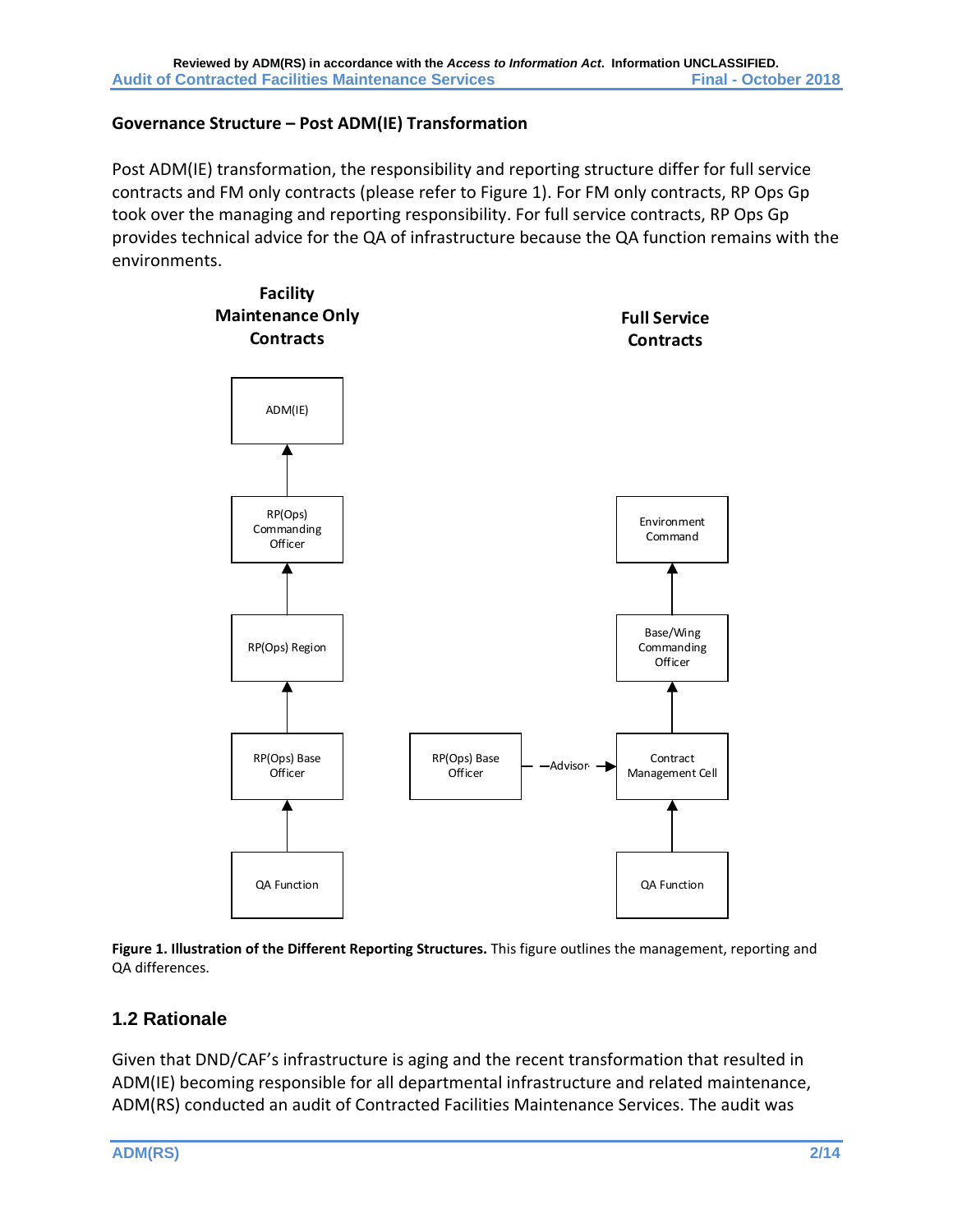included in the ADM(RS) Risk-based Internal Audit Plan for fiscal years 2016/17 to 2018/19. Findings and recommendations in this report can inform ADM(IE) decision making in support of its centralized portfolio management approach to infrastructure.

## <span id="page-8-0"></span>**1.3 Objective**

The audit objective was to determine whether contract arrangements for FM services are managed to achieve VFM, ensure continued infrastructure availability and sustainability, as well as comply with environmental, health and safety regulations.

## <span id="page-8-1"></span>**1.4 Scope**

The scope of this audit included locations that had contracted FM services during fiscal years 2016/2017 and 2017/2018. This audit was conducted between the months of October 2017 and March 2018.

The audit team did not determine if VFM was achieved, but rather looked at if both ADM(IE) and ADM(Mat) have the required information to determine if VFM was achieved.

## <span id="page-8-2"></span>**1.5 Methodology**

A non-statistical sample of five contracts for FM services was chosen for examination based on dollar value, geographic diversity and suggestions from ADM(IE). The sample was selected from a population of 36 contracts provided by ADM(IE) as the known inventory of both FM only and FM full service contracts. The population of 36 contracts included six full service contracts, 27 FM only contracts and three contracts that were undefined as per the information provided by ADM(IE).

The FM value of the five contracts examined in our review represented about 50 percent of the total FM value of both FM only and full service contracts (\$131 million out of \$258 million).

The audit used the following methodology:

- File and document review, including contracts, performance reports, inspections reports, and committee minutes;
- Interviews with key internal DND/CAF stakeholders (e.g., Commander of RP Ops Gp) within ADM(IE), RP Ops Gp personnel, local level contract management cells and ADM(Mat) Director of Procurement); and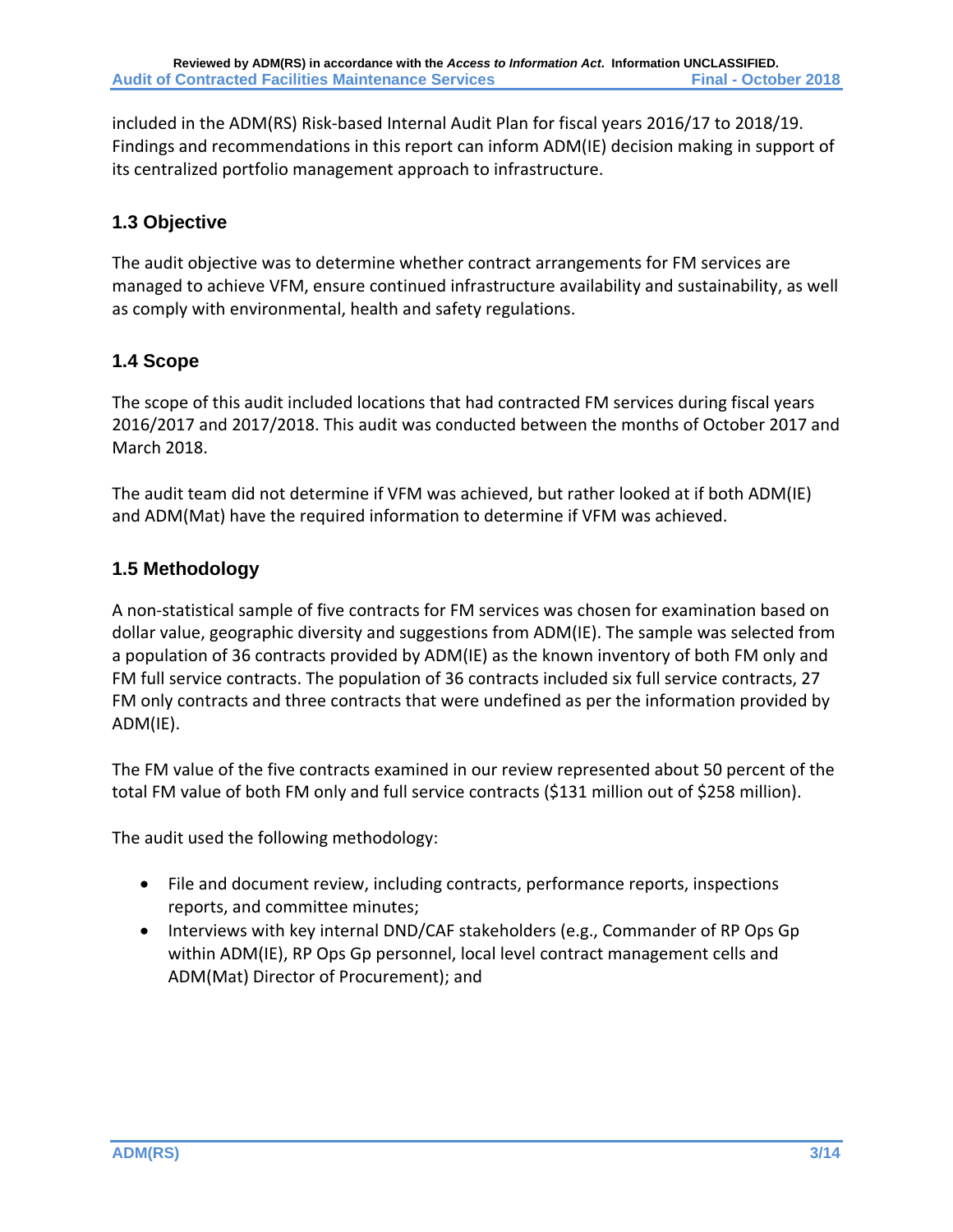- Site visits to the five sites with contracted FM services (five sampled contracts) :
	- o The North Warning System (managed out of the National Capital Region);
	- o Canadian Forces Base Goose Bay;
	- o Land Force Central Area Training Centre Meaford;
	- o Toronto Armouries; and
	- o Defence Research and Development Canada Toronto.

#### <span id="page-9-0"></span>**1.6 Audit Criteria**

The audit criteria for the audit were as follows:

- Decisions related to contracted FM services are fully supported and properly approved.
- Agreements for contracted FM services ensure infrastructure is available to support operational requirements.
- Requirements for contracted FM services ensure compliance with environmental, and health and safety regulations.

The audit criteria can be found at [Annex B.](#page-24-0)

#### <span id="page-9-1"></span>**1.7 Statement of Conformance**

The audit findings and conclusions contained in this report are based on sufficient and appropriate audit evidence gathered in accordance with procedures that meet the Institute of Internal Auditors' *International Standards for the Professional Practice of Internal Auditing*. The audit thus conforms to the Institute of Internal Auditors' *International Standards for the Professional Practice of Internal Auditing* as supported by the results of the quality assurance and improvement program. The opinions expressed in this report are based on conditions as they existed at the time of the audit and apply only to the entity examined.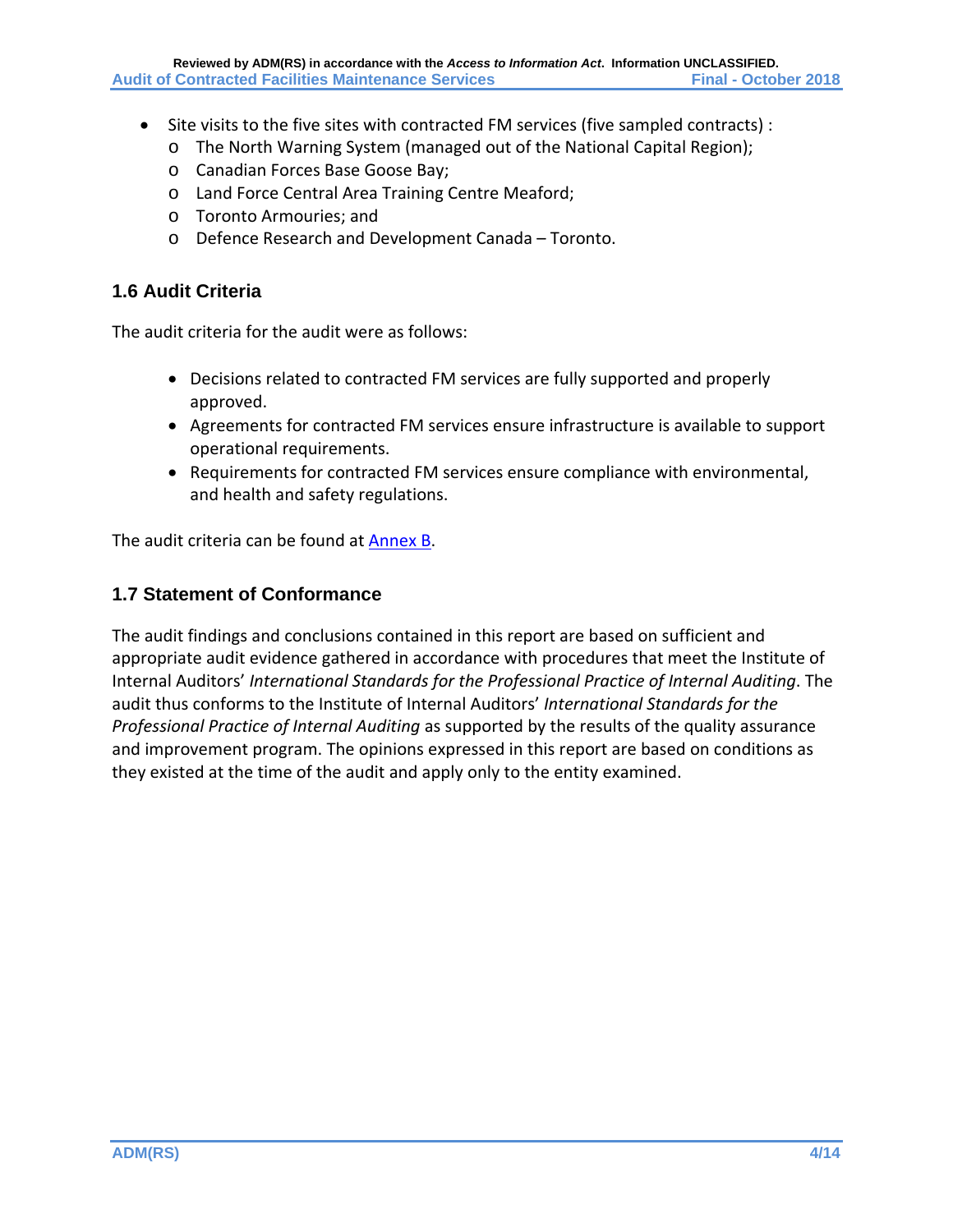# **2.0 Findings and Recommendations**

## <span id="page-10-1"></span><span id="page-10-0"></span>**2.1 Information for Decision Making**

There was no evidence that ADM(IE) had the information required to evaluate risks and leverage lessons learned to make informed decisions to support its portfolio-wide infrastructure accountabilities.

To make informed decisions, relevant, timely, accurate and accessible data is required. For the

infrastructure services that are contracted, required data may include condition of assets, SOW and Additional Work Requests<sup>[2](#page-10-2)</sup> (AWR) contract costs and contractor performance results.

We expected ADM(IE) to have defined information needs and performance indicators, and, at a minimum, to gather and report the following information:

- Consolidated details of all contract arrangements for FM;
- Analysis of the cost of FM options (e.g., contracted resources versus internal resources);
- Assessment of contractor performance; and
- Contract costs (including SOW and AWR).

FM contracts are currently managed differently across locations resulting in varied information being gathered. This limits the ability of the Department to collect consistent FM information and identify lessons learned to inform future FM decisions.

## **Notable Practices**

- The Department has recently developed a new module in the Defence Resource Management Information System (DRMIS) to collect relevant infrastructure information for decision making.
- The Department has effectively exercised the revenue-at-risk clause to ensure completion of agreed SOW.
- One site visited indicated that moving from an itemized equipment list to a systems list approach could reduce the ambiguity of what is included in the SOW and potentially reduce AWR costs.

## **2.1.1 Consolidated information**

ADM(IE) does not currently gather consolidated information on contracted FM arrangements. A spreadsheet of all full service and FM only contracts and their estimated values was manually created by RP Ops Gp for the purposes of this audit. The data provided was incomplete and inconsistent (e.g., total contract dollar value versus annual contract dollar value). As a result, the audit team was not able to verify the accuracy of the information provided. Further, for the sampled contracts, there was no evidence of any analysis on how much was spent on AWRs that were over the established SOW ceilings. Only one site was able to provide a partial analysis

 $\overline{a}$ 

<span id="page-10-2"></span> $^2$ Additional Work Requests is the process followed by the Department to authorize the contractor to perform work in the SOW that exceeds the prescribed ceiling.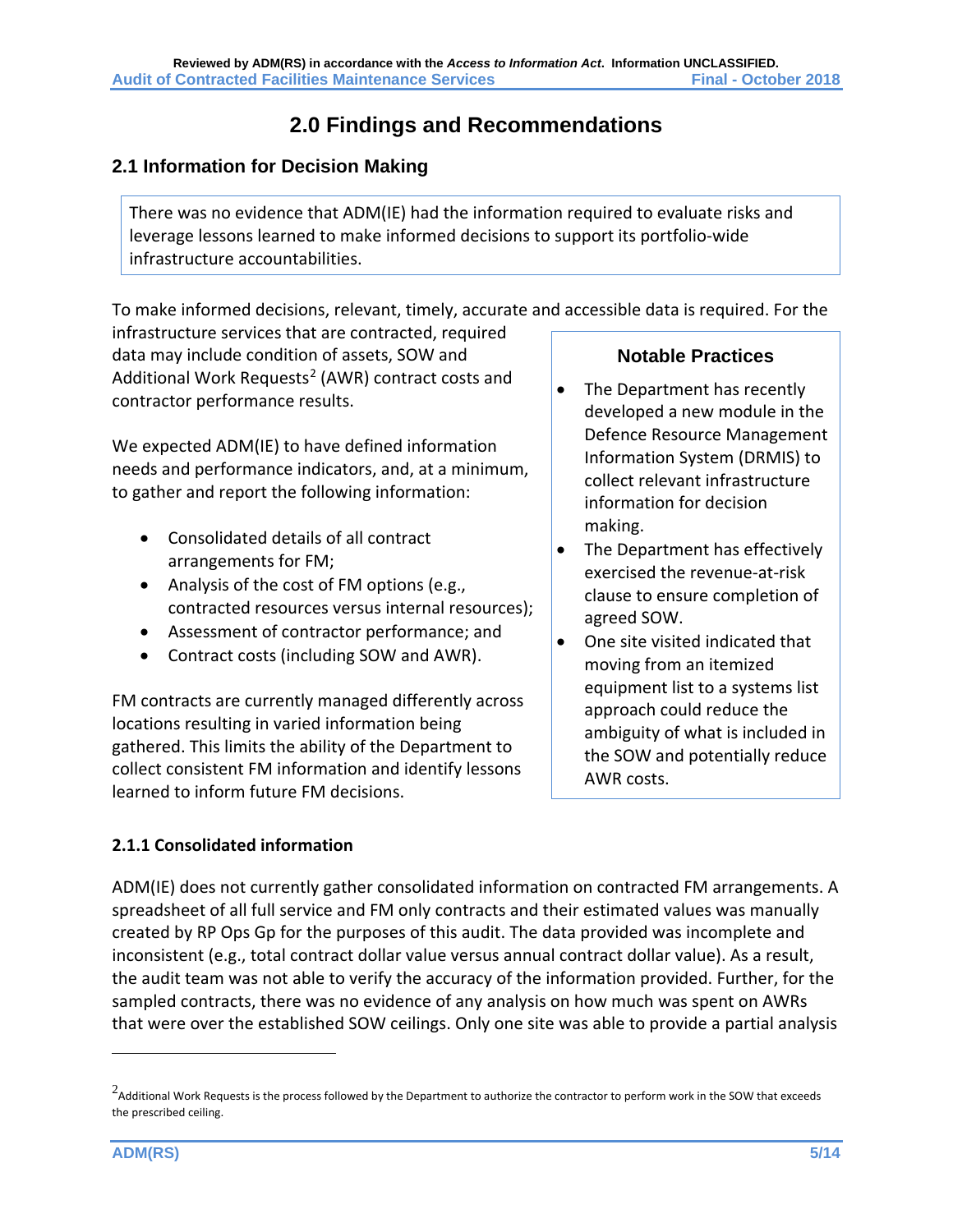by requesting an ad hoc report from the contractors' systems. Creating this report was labour intensive given that the data was not easily accessible. Not having access to accurate information does not allow ADM(IE) to have a complete view of FM services.

Between DND and the various contractors, there is a variety of systems used to gather data such as DND specific systems, contractor specific systems and others. For security reasons, not all contractors have access to DND systems. Using such a variety of systems increases the risk of inconsistency of data and its comparability, as well as the risk of human error in the amalgamation of information across various locations.

Interviews indicated that full service and FM only contracts have little to no FM information, performance indicators or data analysis requested by the chain of command. Any FM data collected remains at the local level. Without clear data needs identified, it is difficult to collect relevant information for decision making in relation to the ADM(IE) infrastructure portfolio. The new module in DRMIS will consolidate all infrastructure information such as asset condition, assessment and replacement costs. At the time of this audit, two of the contracts reviewed had already entered basic information in DRMIS. Interviewees indicated that enhanced DRMIS related training was required to better utilize the system for FM services management. Implementing this module will allow the Department to address some of the aforementioned risks.

## **2.1.2 Value-for-Money**

The Department has varied interpretations and definitions for VFM, with different short-term and long-term focuses. For example:

- From a performance management perspective, VFM may be the contractor's overall performance of FM services.
- From an infrastructure perspective, VFM may be the long-term sustainability and recapitalization costs of infrastructure.
- From a contracting perspective, VFM may be the cost of the contract (e.g., lowest bid).

## **2.1.3 Cost-Benefit Analysis**

While interviewees indicated that ADM(IE) does not currently have the capacity to internally maintain all departmental infrastructure, there was no evidence of the Department gathering data to analyze and compare costs of in-house FM versus contracted FM services. This increases the risk of ADM(IE) not having the necessary information to make any future "make or buy" decisions on FM services.

## **2.1.4 Contractor Performance**

Past contractor performance is important when determining whether to exercise current contract options or negotiate new contracts. There was limited evidence of analysis at the local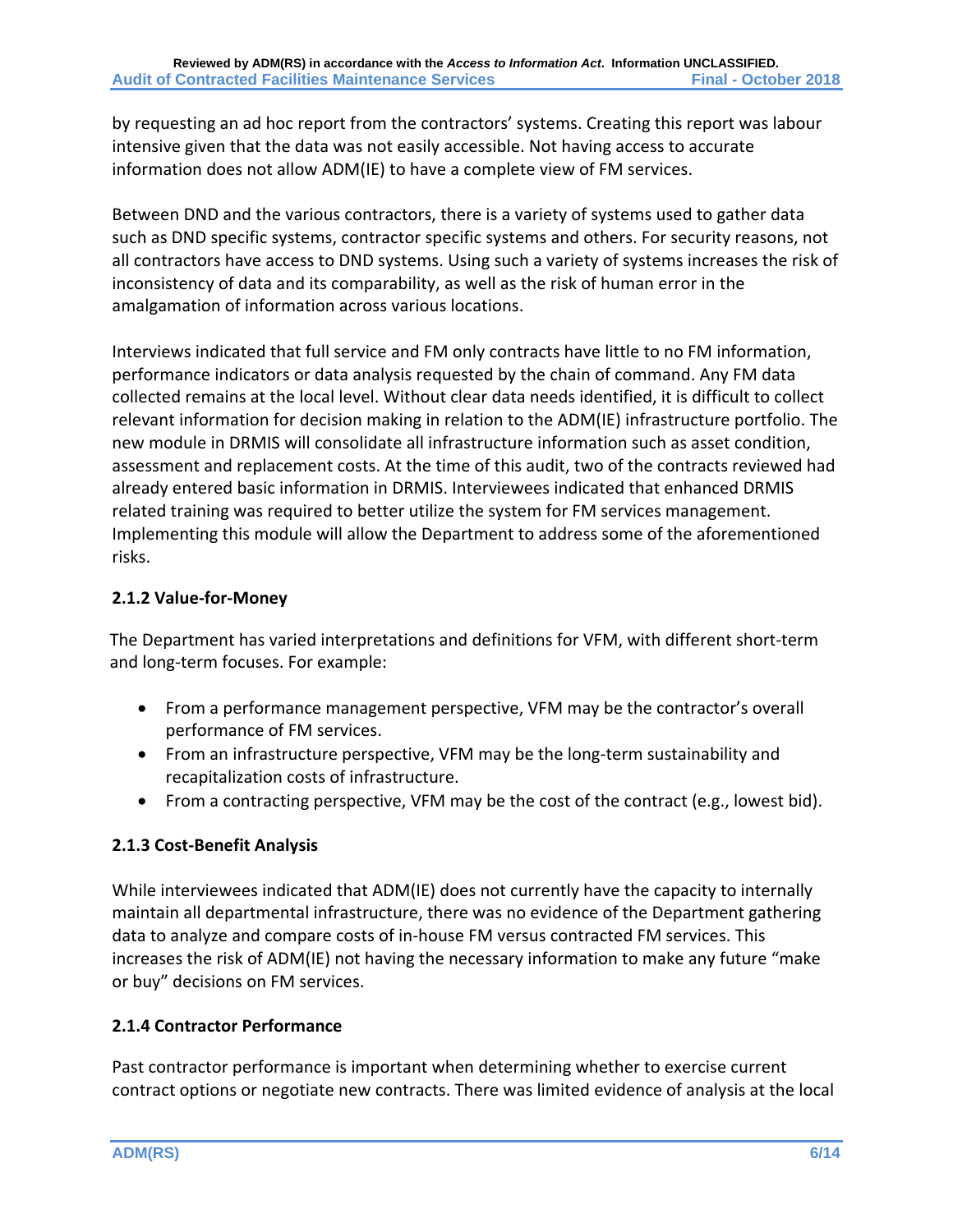or portfolio level (such as analysis of past quality of work or QA reports). At one site visited, a sustainment business case recommended not exercising the contract option with the current contractor. While the business case outlined how the contractor was not meeting desired performance requirements, there was no evidence of further advancement of the sustainment business case. Not formally assessing contractor performance limits the ability of the Department to identify lessons learned and effectively negotiate contract terms and conditions that better meet departmental expectations.

Attractive contract terms and conditions aligned with location specifics could provide the Department with a greater number of bidders. For example, short term contracts may not be beneficial for contractors to competitively bid on FM only or full service contracts. A small pool of bidders increases the risk of having a less qualified contractor maintain DND/CAF infrastructure.

Revenue-at-risk clauses allow the Department to withhold a portion of the fixed contract cost for work that is below standard or not fully completed. Four of the five contracts sampled contained such a clause.

PIFs are a key mechanism which allow the Department to periodically assess contractor performance. PIFs are intended to promote cost-saving innovations and incentivize excellence by the contractor. While four of the five contracts sampled have PIFs based on key performance indicators (KPI), they were awarded differently in each of the contracts. In one full service contract, the amount of PIF awarded was based on the contractor's performance of all the SOW, using a weighted system. In another full service contract, the PIF payment was based on work that was over and above the SOW (e.g., AWRs), but did not assess if the SOW was completed. There is a risk that the full fixed price of the contract and the PIF could be awarded without meeting all the SOW requirements. With PIFs being awarded differently, contract performance may not always meet the infrastructure maintenance and sustainability goals of ADM(IE).

## **2.1.5 Contract Costs**

Clear wording of contract requirements, such as the SOW, helps ensure all parties involved understand the work to be completed. The current wording of SOW technical requirements in the contracts sampled had varying amounts of detail. The risk of being too prescriptive is that if a component is missed in the SOW, the contractor could submit an AWR, resulting in an increased cost to the Department.

The long-term sustainability and recapitalization costs of infrastructure are an important consideration in the decision to contract FM services. This is not always reflected in the SOW. For some contracts, the focus was on keeping the fixed contract costs low and did not always consider the long-term infrastructure sustainability. For example, in one sampled contract, the SOW states that the infrastructure is to be available to the extent required to support normal operations. Interviewees expressed concern that a contractor could be doing the minimum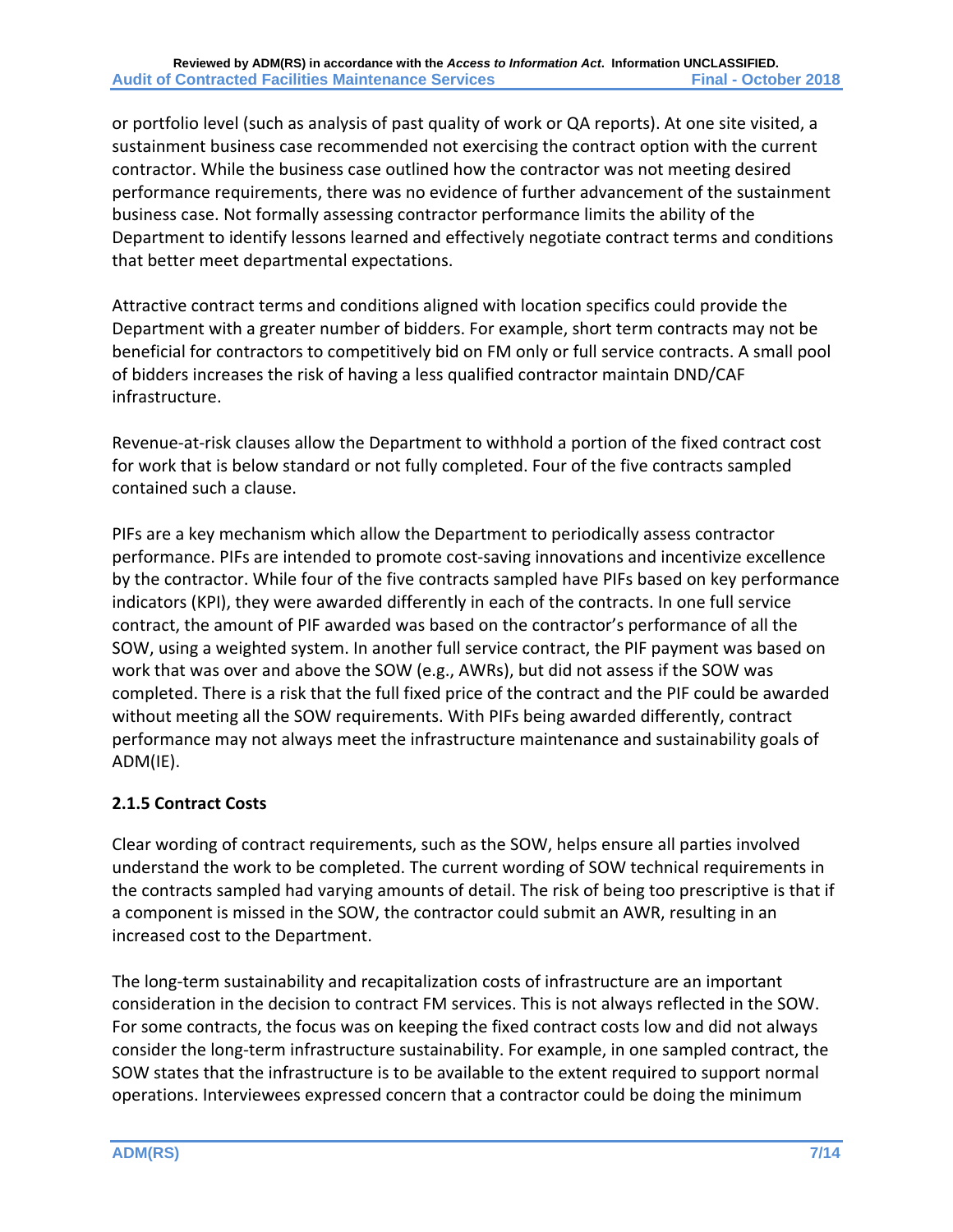required with little to no preventative maintenance to ensure its long-term sustainability. A reactive approach, such as this, could increase the risk that infrastructure would require major repairs or replacements sooner than expected.

While having a low bid price is another criterion for VFM, it can lead to AWRs being required to meet the actual FM infrastructure needs. AWRs are included in the contract as a legitimate contractual tool, enabling the Department to ensure the long-term sustainability of its infrastructure requirements. Interviewees at one of the five sites visited suggested that a contractor bid significantly lower than the other bidders to win the contract. There have since been issues with the contractor in completing the SOW and a number of AWRs have been issued.

AWRs occurred in every contract sampled leading to additional unforeseen costs. If not closely managed and without the consistent use of well-defined parameters, certain contracting risks may exist for AWRs, such as:

- Perception of sole sourcing as other contractors are unable to bid on additional tasks included in the SOW;
- Taking time away from SOW work from both a contract management perspective and contractor perspective as AWRs generate extra revenue for the contractor, above the fixed price contract;
- Overall more costly approach to maintaining infrastructure; and
- Having difficulty budgeting the true cost of FM.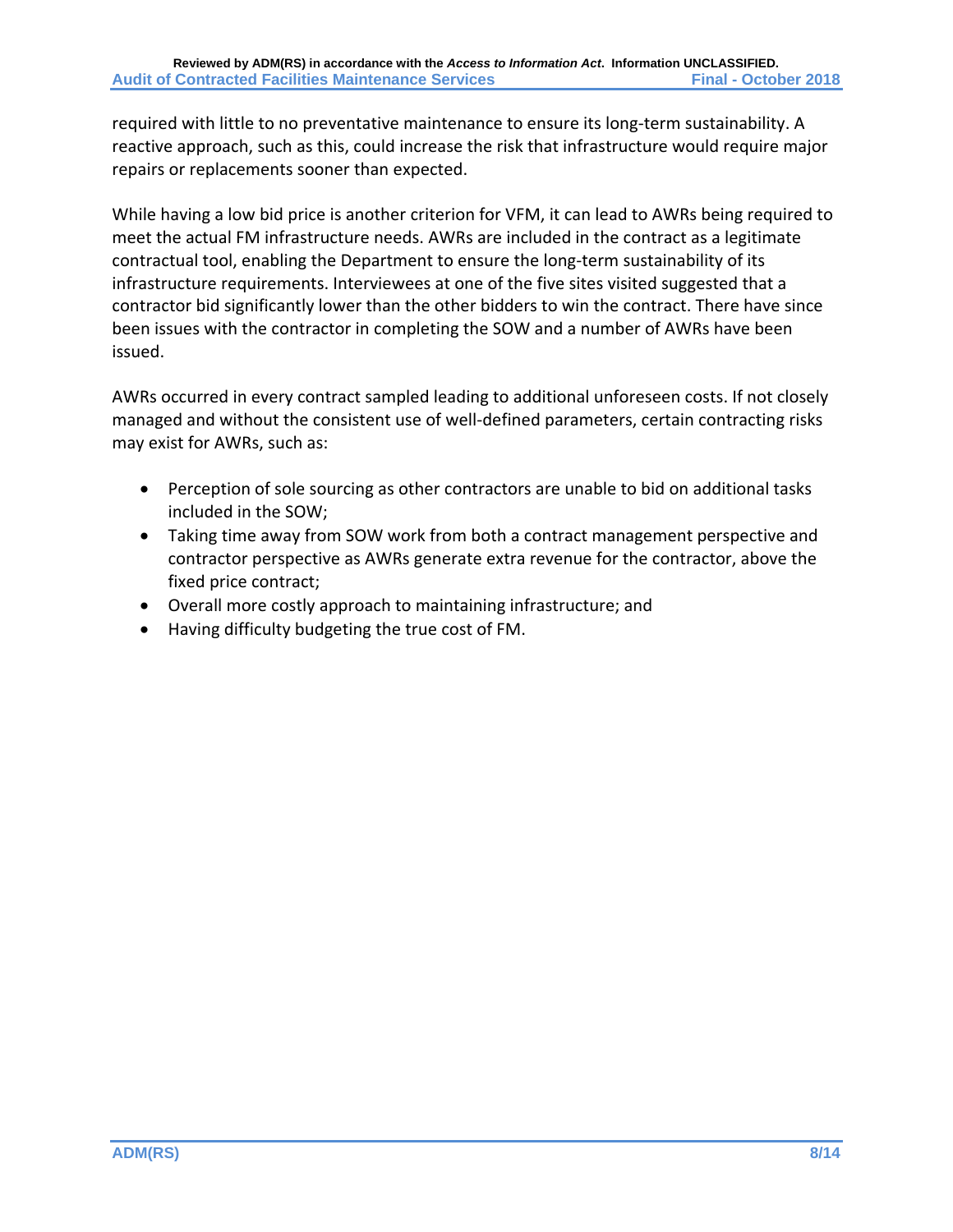

**Figure 2. Illustration of various contracting considerations.** This figure outlines various VFM and lessons learned for future contracting decisions.

#### **ADM(RS) Recommendation**

- 1. ADM(IE) should determine and communicate which FM data and performance indicators are needed to make informed FM decisions. This will ensure increased comparability and accuracy of information across the infrastructure portfolio and help leverage lessons learned.
- 2. ADM(IE) should implement a mechanism to gather all data, including cost information, for FM services. This will help ensure consistency, accessibility and timeliness of information.
- 3. ADM(IE) should conduct a cost-benefit analysis of in-house FM versus contracted FM services. This will inform the cost efficiency of current and future FM services related decisions.
- 4. ADM(IE) should continue the implementation of the Real Estate module in DRMIS and provide training as required.

**OPI:** ADM(IE)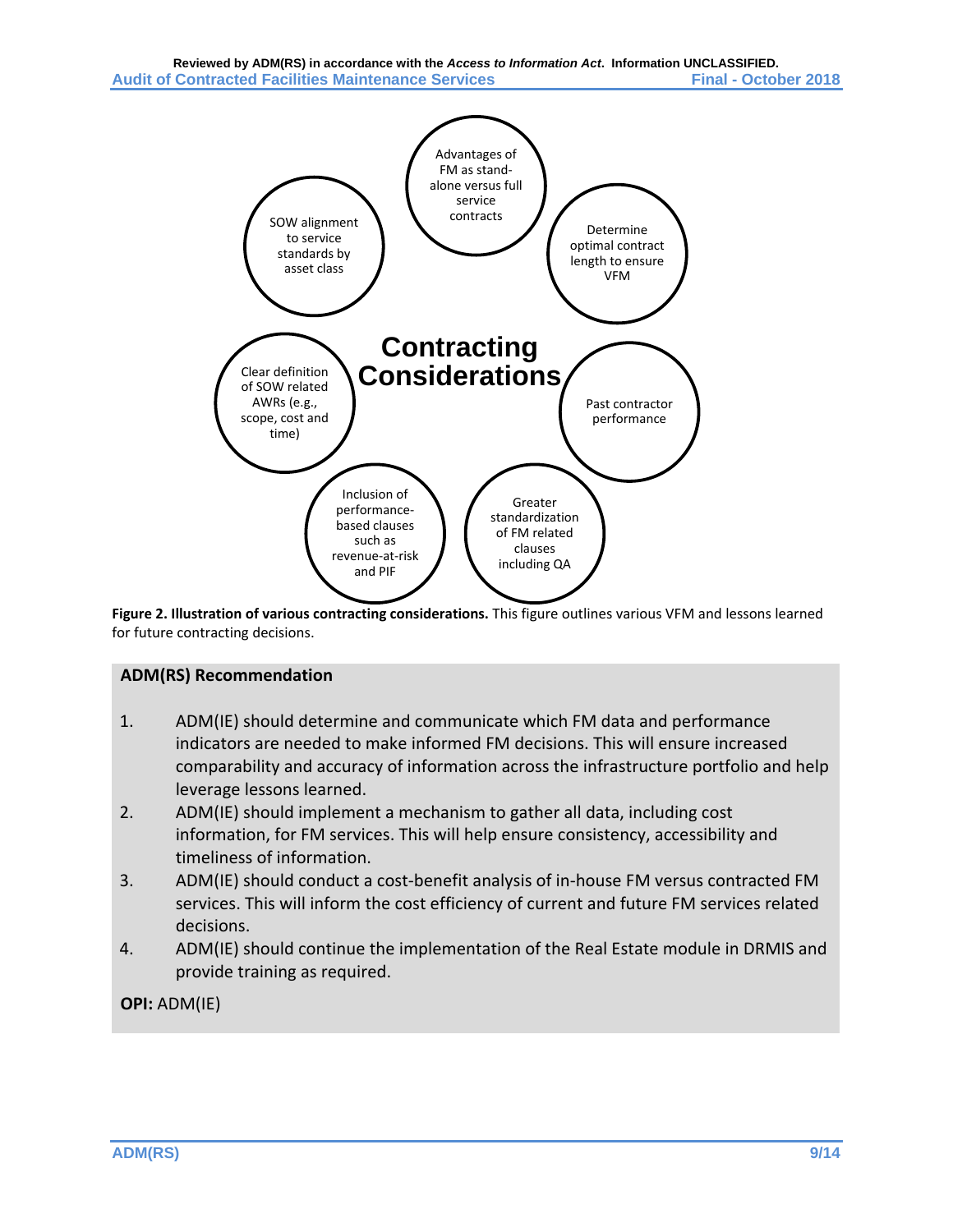## <span id="page-15-0"></span>**2.2 Authorities, Roles and Accountabilities**

The different governance structures and varied QA practices create inconsistent management of FM related contracts limiting ADM(IE)'s ability to oversee the infrastructure portfolio in a holistic manner.

Clearly defined, communicated and implemented ARA play an important role in consistent FM management and in ensuring the alignment of FM services with infrastructure portfolio objectives.

We expected ADM(IE) to have consistent ARA in relation to:

- Contract negotiations;
- PIF assessment boards; and
- Quality assurance.

## **Notable Practice**

Even though the contracts sampled were negotiated prior to the ADM(IE) transformation, there is an ADM(IE) RP Ops Gp representative on the PIF Committee for three of the contracts sampled.

The contracts sampled were all negotiated and entered

into by various custodians prior to the centralization of infrastructure to ADM(IE). In the three full service contracts sampled, the respective organizations (e.g., Canadian Army, Royal Canadian Air Force and ADM(Mat)) represented the technical authority at the time, ADM(Mat) was the procurement authority and Public Services and Procurement Canada (PSPC) was the contracting authority. For the two FM only contracts sampled, the Canadian Army represented the technical authority at the time and Defence Construction Canada was the procurement and contracting authority. Since the ADM(IE) transformation, RP Ops Gp, within ADM(IE) has become the technical authority for FM only contracts as well as for the FM portion of full service contracts.

Notwithstanding the ADM(IE) transformation, different ARA remain for FM within full service and FM only contracts. The audit team found that infrastructure ARA are clear between ADM(IE) and ADM(Mat) at the senior management level, but infrastructure-related ARA vary at the local level and are not always aligned to the overall ADM(IE) accountability for infrastructure. This limits the ability of the Department to manage the infrastructure portfolio in a holistic manner.

## **2.2.1 Contract Negotiation**

Given that all of the contracts in the audit sample were negotiated and signed prior to the ADM(IE) transformation, ADM(IE) was not involved in the negotiation process for any of the full service or FM only contracts. During the audit, one full service contract sampled had begun the contract renegotiation process and RP Ops Gp (as the technical authority) will have a role in relation to the FM portion of the contract. When ARA are inconsistent, there is a risk that ADM(IE) infrastructure interests and/or priorities are not considered in contract negotiations.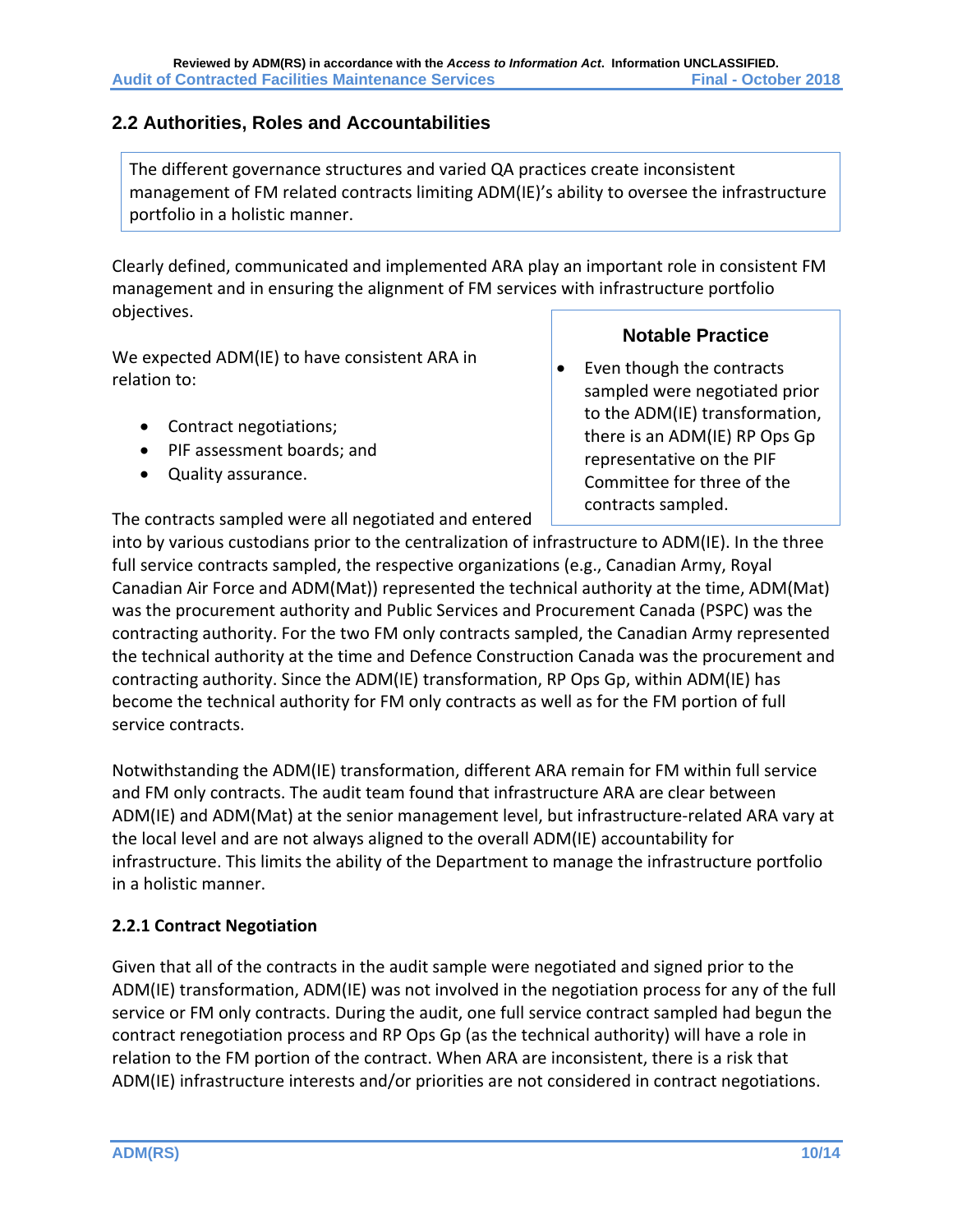#### **2.2.2 PIF Committees**

Proper oversight of PIF is a control that ensures that the government is only paying incentives earned by the contractor. A local level performance evaluation team and a PIF Committee assess the contractor's performance with the PIF Committee responsible for authorizing the amount of PIF payable for each contract evaluation period. The committee includes a technical representative responsible for managing the contract from the Department and the Contracting Authority (Defence Construction Canada, ADM(Mat) or PSPC). The role of ADM(IE) varies in both the negotiations of the PIF criteria and the periodic awarding of the PIF for all contracts. For two contracts, RP Ops Gp is simply informed of the performance reports from the Contracting Authority. Without consistent RP Ops Gp involvement in PIF payout decisions, there is a risk that not all relevant information is considered when awarding the PIF.

#### **2.2.3 Quality Assurance and Resources**

We expected that ADM(IE)'s authorities and responsibilities related to the QA of the FM portion of these contracts would be aligned to their new infrastructure accountabilities.

Full service contracts include a variety of services in addition to FM and, as shown in Figure 1, QA is performed by local staff with results being reported to their respective Commander, as applicable. This cell is responsible for the QA for all services in the contract, including the FM services. This can result in the QA of FM being a secondary responsibility. The role of RP Ops Gp officers varies amongst the different full service contracts increasing the risk that RP Ops Gp is not always fully informed of FM related issues. In the FM only contracts examined, the RP Ops Gp officer at the local level performs the QA with results being reported, as needed, to the Regional Commander of RP Ops Gp, who reports to the Commanding Officer of RP Ops Gp. In these instances, QA is strictly related to FM services. The inconsistent reporting structure between the two contract types creates a risk that RP Ops Gp involvement in the management of infrastructure may not be fully aligned with its accountabilities in full service contracts.

Clear guidance that outlines QA expectations for FM is important to support the ongoing maintenance and long-term sustainability of DND/CAF's infrastructure.

We expected ADM(IE) to have established and communicated guidance for all infrastructure asset classes that would at a minimum:

- Identify planning methodology based on cost, age, capability needs and type of asset;
- Outline QA performance and reporting requirements (for example, frequency and type of QA activity which can be a mix of desk validation and site inspection); and
- Identify training expectations.

QA is important for ensuring maintenance is performed properly, for preventing premature asset replacement, for monitoring the performance of the contractor and for managing infrastructure issues. At the portfolio level there was no evidence of any QA guidance. As a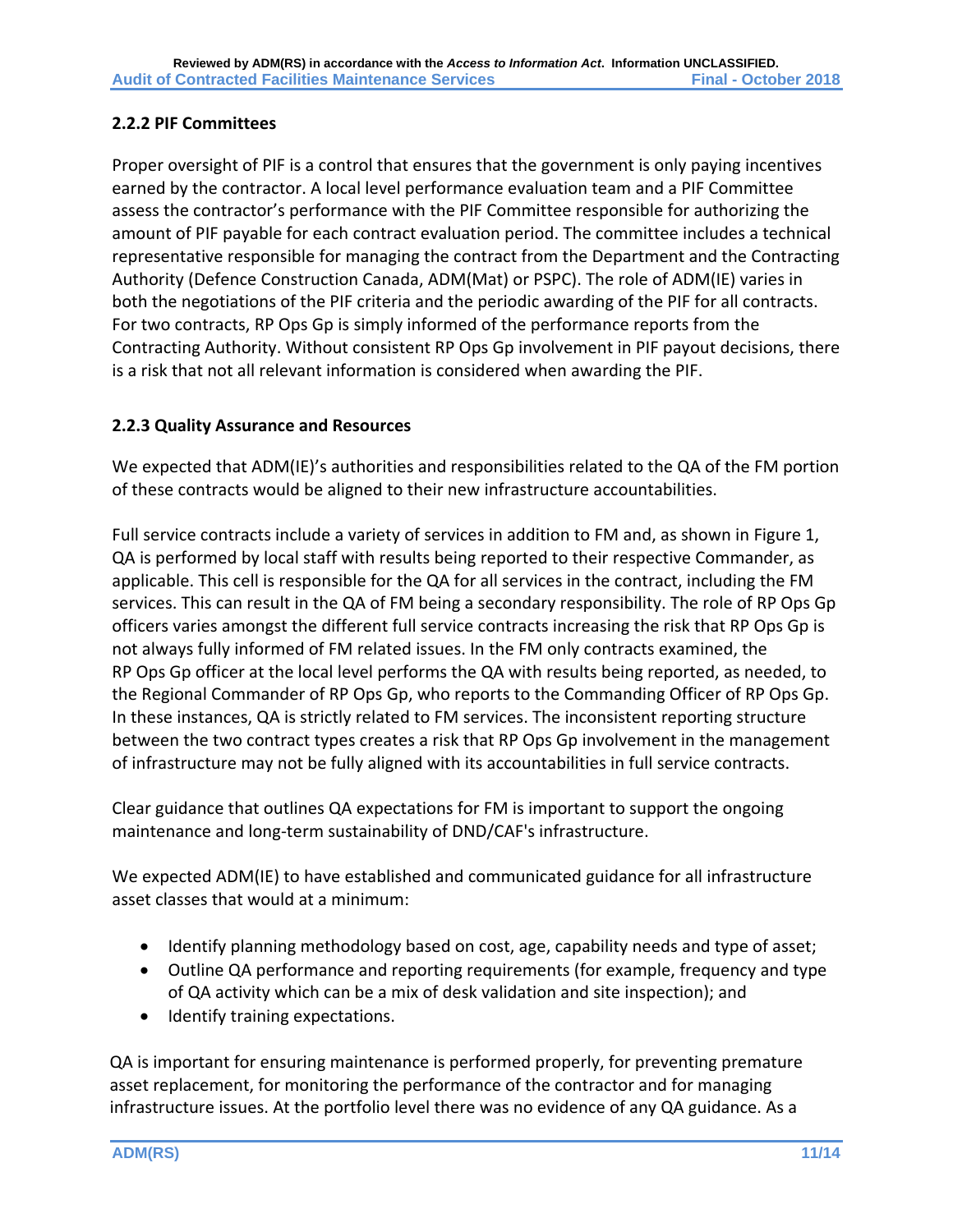result, there were a number of inconsistencies across the five sites sampled in terms of QA planned, performed and reported.

None of the contracts sampled had a formal QA plan. Of the contracts sampled, three had a partial QA plan which only outlined a travel schedule to the various sites included in the contract. The absence of a formalized risk-based QA plan based on standardized guidance by asset class may result in inconsistent oversight of a contractor's performance and may not support ADM(IE) infrastructure objectives in both the short and long term.

The majority of DND inspectors interviewed stated they perform QA on an ad hoc basis and due to resource restrictions focus on critical elements. Given the additional cost, QA of AWR was given priority over the SOW tasks. Further, the QA approach (desk validation or re-performance of the FM inspection) varied. There was no evidence that any QA reports from the locations examined were sent to corporate RP Ops Gp. The absence of corporate oversight could result in QA inspections of FM not meeting the needs of ADM(IE). Without a standardized process to QA the work of the contractors it is difficult for RP Ops Gp to ensure that FM services contracts are being well managed.

It is important for QA inspectors to have a sufficient level of training and experience in accordance with the asset class to allow them to identify maintenance needs and validate that the work has been completed as per performance expectations. There was no evidence of a formal training program for the Department's inspectors. Inspectors learn on the job and rely on guidance, if available, from the person previously in the position. Given the military posting schedule, locations that have military members as inspectors risk losing QA experience and knowledge. In the absence of a formal training program, there is a risk that the Department does not have the capacity to perform QA.

#### **ADM(RS) Recommendation**

- 5. In collaboration with ADM(Mat), ADM(IE) should outline and communicate clear ARA between ADM(IE), the Contracting Authority, the contractor and other relevant stakeholders in all FM related contracts.
- 6. ADM(IE) should develop and implement centralized QA FM guidance. This will help ensure consistent QA of all DND/CAF infrastructure by asset class. The guidance could include, but not be limited to:
	- Risk-based QA plans considering infrastructure sustainability, long term operational needs, risk tolerance and dollar value;
	- QA approach and reporting needs; and
	- Training requirements.

**OPI:** ADM(IE) **OCI:** ADM(Mat)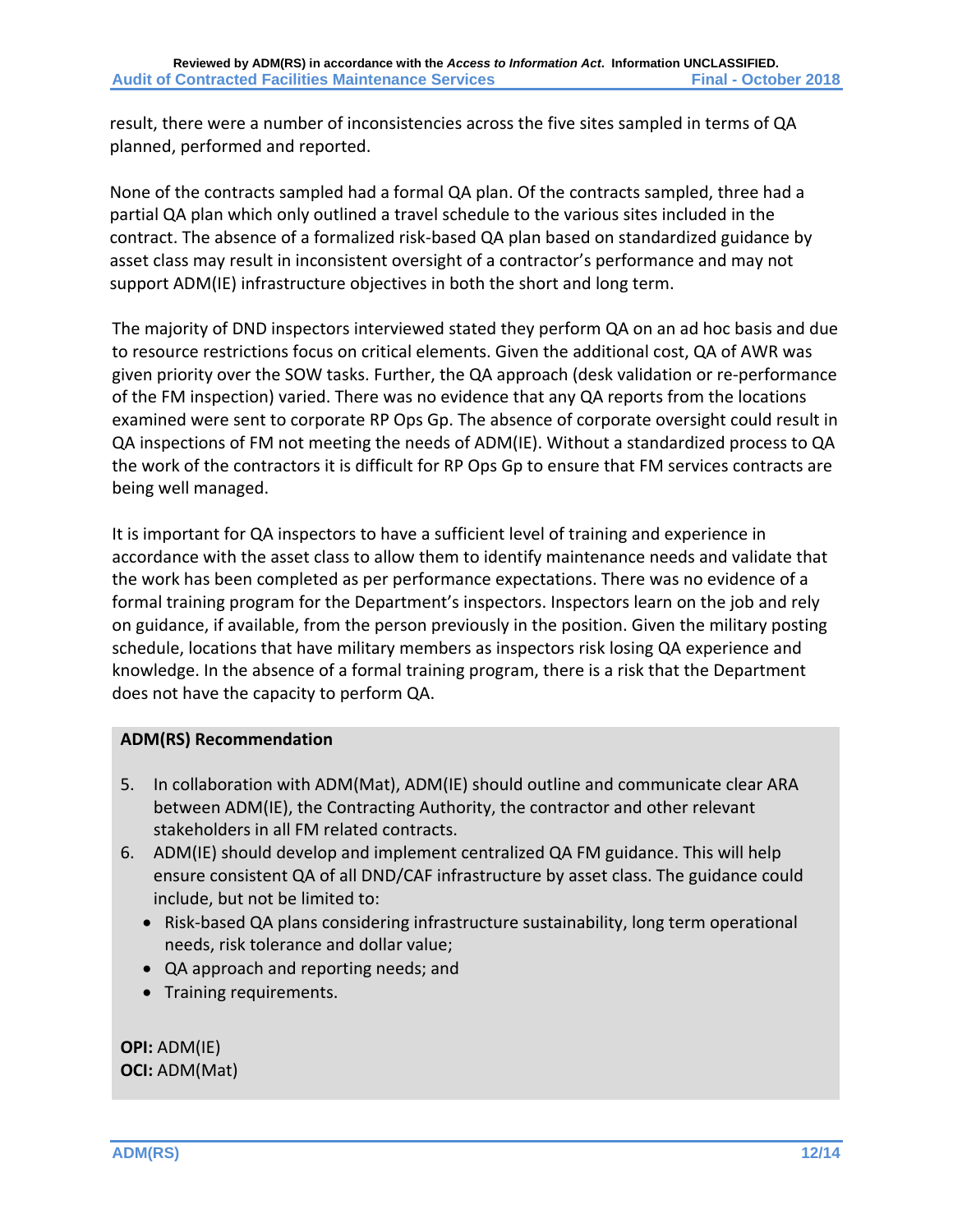## <span id="page-18-0"></span>**2.3 Environmental, Health and Safety**

The Department is meeting its Environmental, Health and Safety requirements for the contracts examined.

We expected that the Department would comply with the Environmental, Health and Safety requirements listed in each contract.

#### **2.3.1 Environmental Management**

Based on SOW requirements, the contractor reports environmental issues (e.g., spills of chemicals), as applicable. Reporting by the contractor's environmental officer is coordinated through the Department's environmental officer. Contractors are responsible for remediating all spills of chemicals or HAZMAT-related

## **Notable Practice**

• DND monitors the contractor's performance in meeting the defined environmental standards through contractor self-reporting and third-party audits.

issues regardless of who caused the spill. Interviews and environmental reports indicated that environmental issues and corresponding remedies have been reported to DND. Follow ups by an independent third party are completed the year following an audit, if necessary, to ensure any corrective measures recommended have been implemented and are in compliance with environmental standards.

#### **2.3.2 Health and Safety**

As per contracts, the Department and the contractor are respectively responsible for the health and safety of their own personnel. The audit found no issues in this area.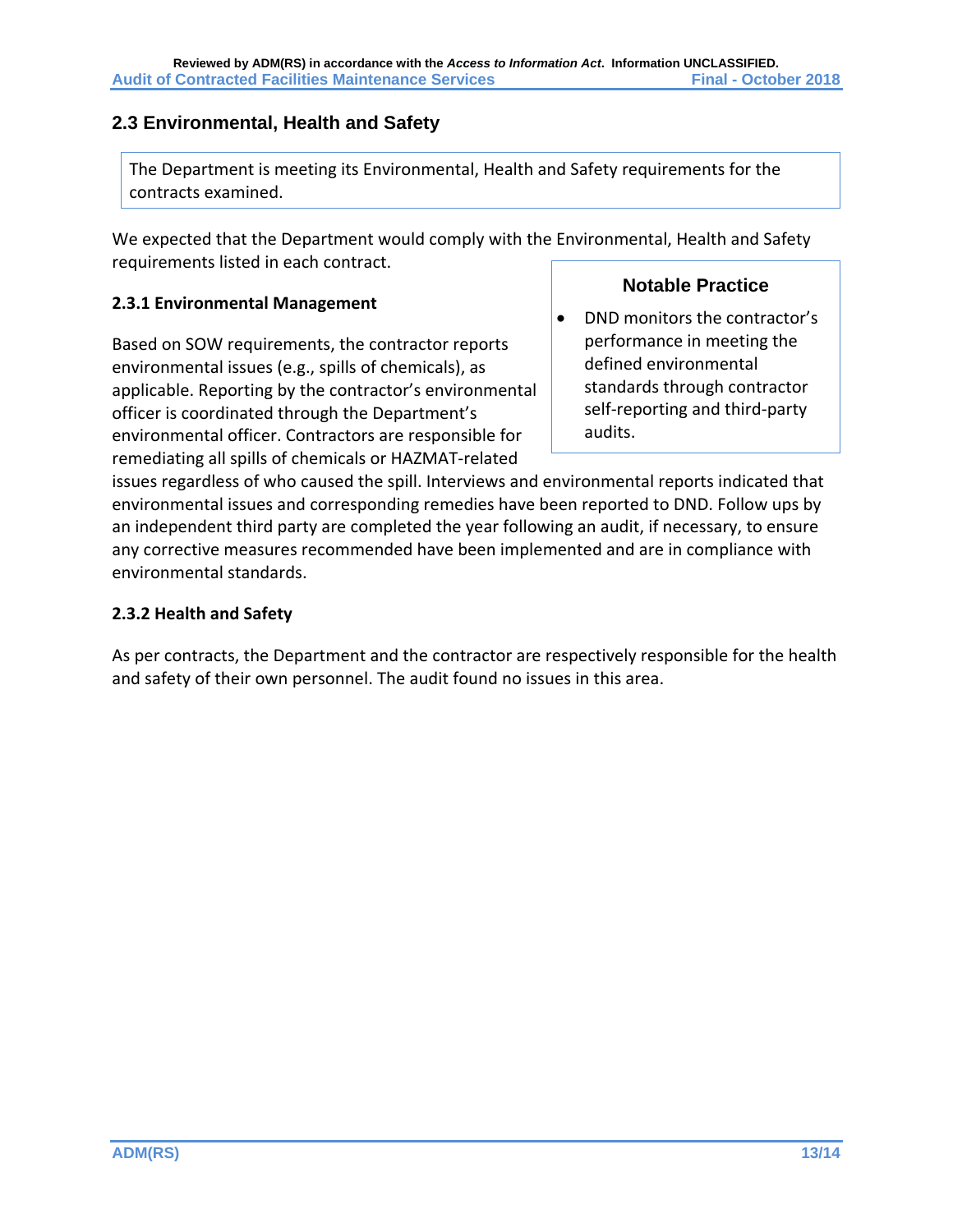# **3.0 General Conclusion**

<span id="page-19-0"></span>Contracted FM services are managed to ensure infrastructure needs are met in the short term as well as comply with environmental, health and safety regulations. To help ensure consistency in FM management, VFM and the long-term sustainability of infrastructure, ADM(IE) will need to identify information requirements and establish and communicate clear FM related ARA.

ADM(IE) has recently become the custodian of all DND infrastructure. The different authorities and roles across FM related contracts are not aligned with the new accountabilities of ADM(IE). This has resulted in varied QA practices and inconsistent FM management which has limited ADM(IE)'s ability to optimize its oversight of the infrastructure portfolio.

ADM(IE) requires additional FM information from each location to help leverage lessons learned and ensure increased comparability and accuracy of information across the infrastructure portfolio. Standardized ARA for FM stakeholders and a risk-based QA approach will provide more consistent oversight of FM.

ADM(IE) may wish to consider using the lessons learned from current FM related contracts to develop consistent SOWs, PIFs and other clauses in FM related contracts that meet the Department's needs and potentially reduce expenses.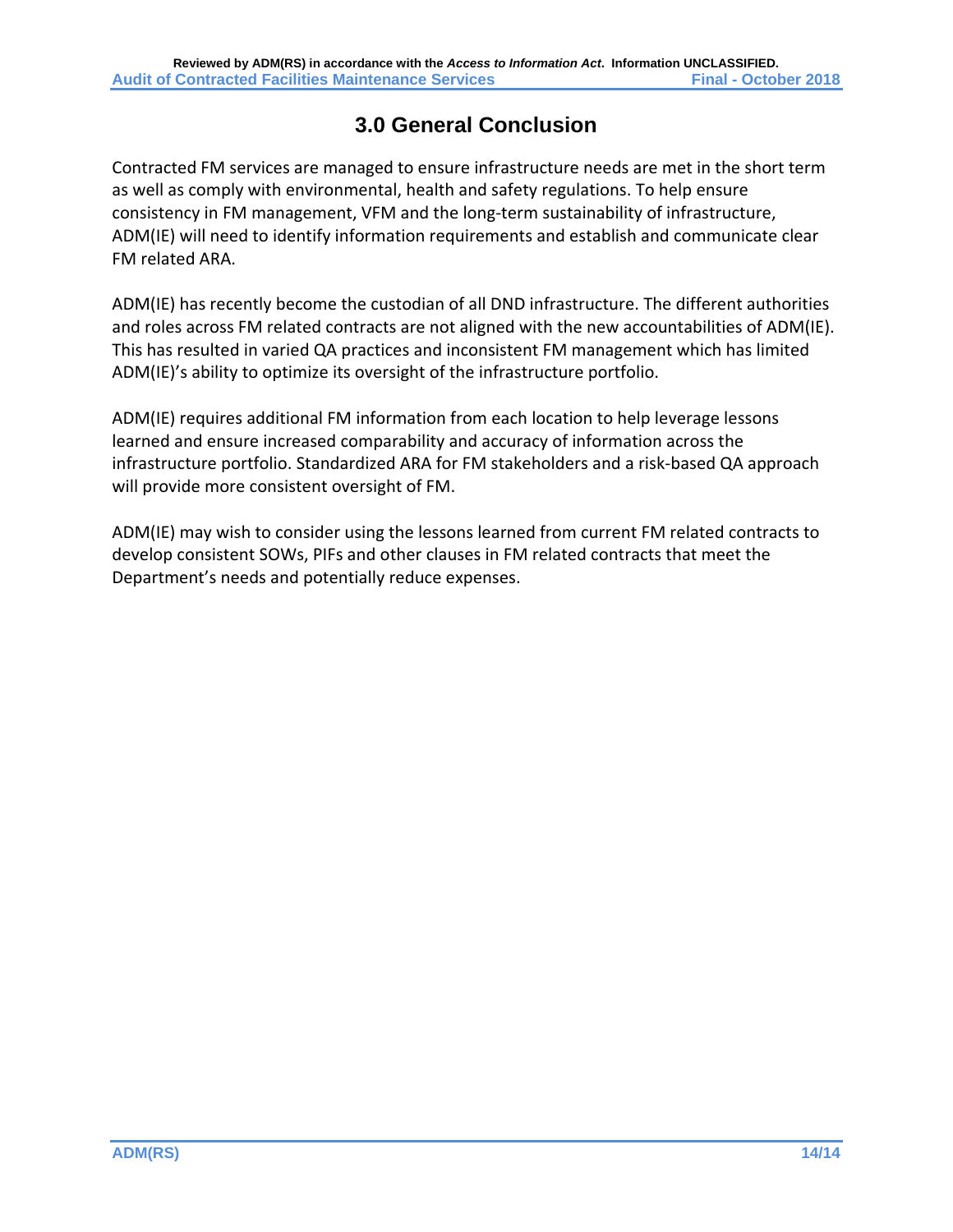# **Annex A—Management Action Plan**

<span id="page-20-0"></span>ADM(RS) uses recommendation significance criteria as follows:

**Very High—**Controls are not in place. Important issues have been identified and will have a significant negative impact on operations.

**High—**Controls are inadequate. Important issues are identified that could negatively impact the achievement of program/operational objectives.

**Moderate—**Controls are in place but are not being sufficiently complied with. Issues are identified that could negatively impact the efficiency and effectiveness of operations.

**Low—**Controls are in place but the level of compliance varies.

**Very Low—**Controls are in place with no level of variance.

#### **Information Needs**

#### **ADM(RS) Recommendation (High)**

1. It is recommended that ADM(IE) determine and communicate which FM data and performance indicators are needed to make informed FM decisions. This will ensure increased comparability and accuracy of information across the infrastructure portfolio and help leverage lessons learned.

#### **Management Action**

Action 1.1 – Agreed. In order to determine and communicate which FM data and performance indicators are needed to make informed FM decisions, ADM(IE) will:

- Determine and document the appropriate FM KPI levels for its infrastructure portfolio;
- Consult internal and external stakeholders; and
- Communicate strategy to all relevant stakeholders.

**OPI:** ADM(IE) – CF RP Ops Gp **Target Date:** December 2019

#### **Information Collection Mechanism**

#### **ADM(RS) Recommendation (Moderate)**

2. It is recommended that ADM(IE) implement a mechanism to gather all data, including cost information, for FM services. This will help ensure consistency, accessibility and timeliness of information.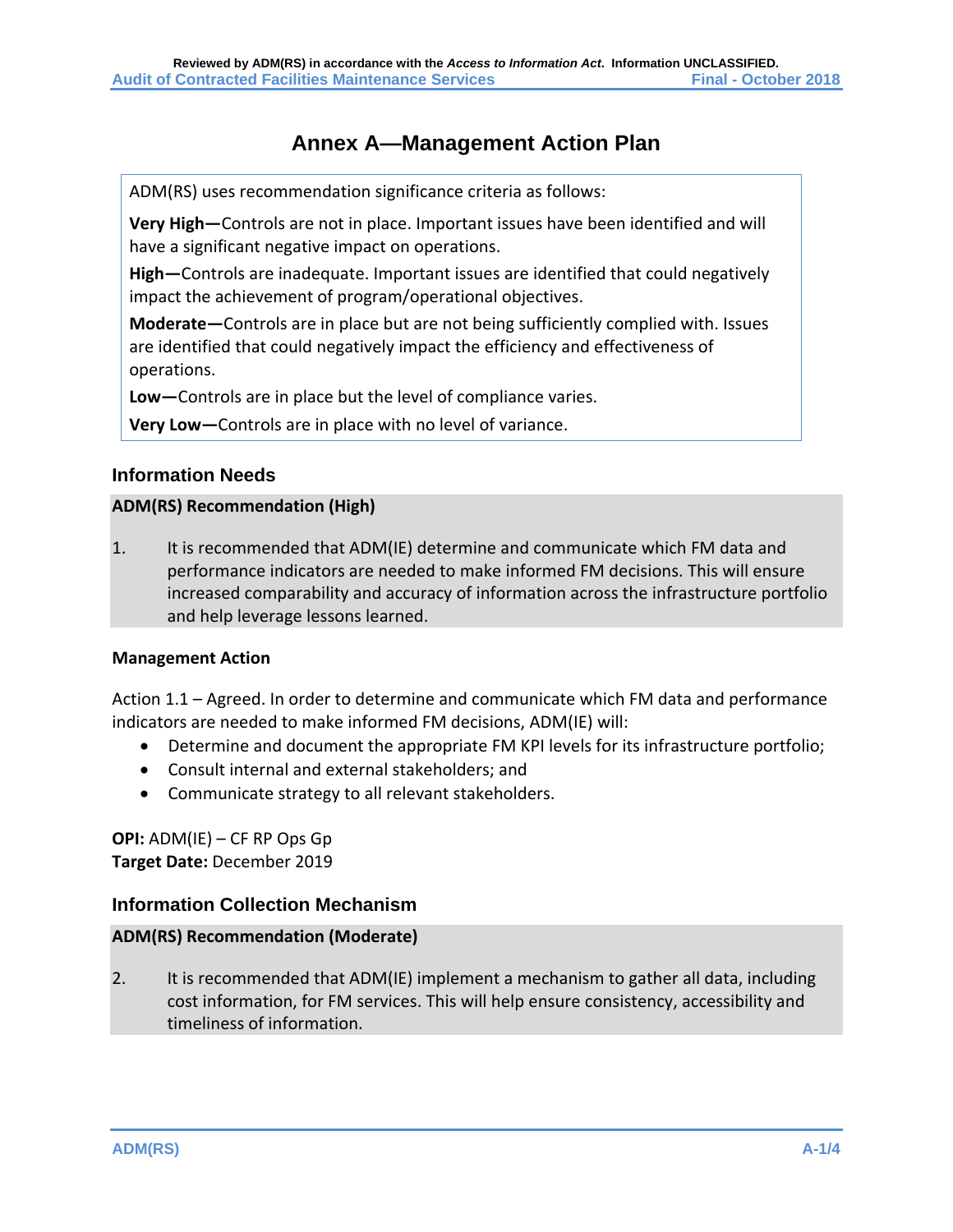#### **Management Action**

Action 2.1 – Agreed. ADM(IE) will implement a mechanism to gather data, including cost information, for FM services. Specifically, ADM(IE) will develop tools and plans in order to:

- Consolidate details of all outsourcing arrangements for FM and FM related outsourcing costs. This consolidation data should all be housed within DRIMIS/IERIS; and
- Assess contractor performance and contract costs at least annually during the contract.

**OPI:** ADM(IE) – CF RP Ops Gp **Target Date:** December 2019

#### **Cost-Benefit Analysis**

#### **ADM(RS) Recommendation (Moderate)**

3. It is recommended that ADM(IE) conduct a cost-benefit analysis of in-house FM versus contracted FM services. This will inform the cost efficiency of current and future FM services related decisions.

#### **Management Action**

Action 3.1 – Agreed. ADM(IE) will conduct a comprehensive cost-benefit analysis of in-house versus outsourced FM services to inform the cost efficiency of future FM services, including the renewal of FM contracts and related decisions by undertaking the following actions:

- Create an evaluation framework for cost-benefit analysis;
- Consult internal and external stakeholders;
- Analyse the cost of FM options (e.g., outsourcing versus internal resources);
- Document and communicate the evaluation framework to all internal stakeholders; and
- Apply the evaluation framework to all future FM services decisions.

**OPI:** ADM(IE) – CF RP Ops Gp **Target Date:** December 2020

#### **Information Collection Mechanism**

#### **ADM(RS) Recommendation (High)**

4. It is recommended that ADM(IE) continue to implement the Real Estate module in DRMIS and provide training as required.

#### **Management Action**

Action 4.1 – Agreed. ADM(IE) will validate the training requirements and coordinate the delivery of updated training for the Real Estate module in DRMIS to assist in the management of FM services.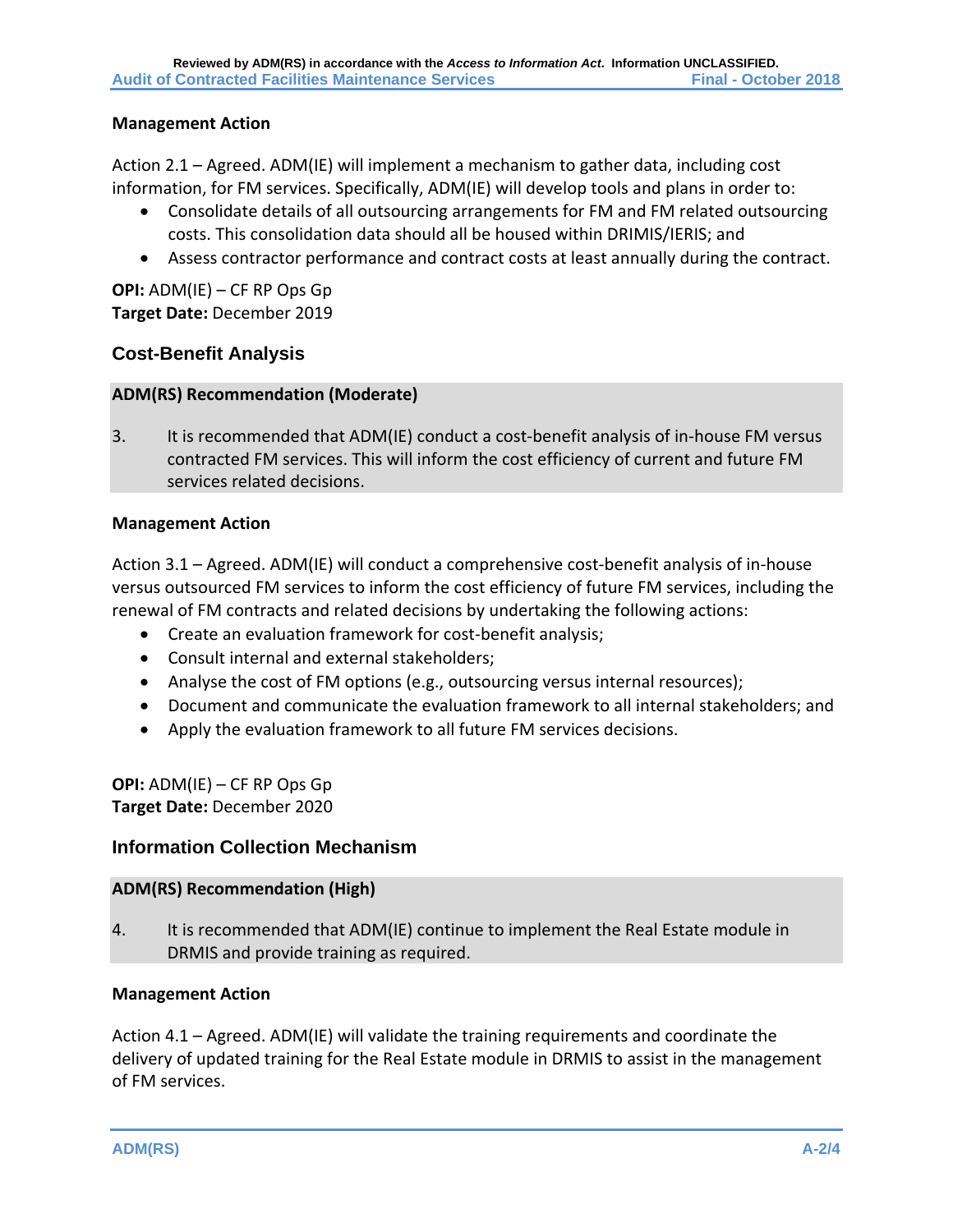**OPI:** ADM(IE) – CF RP Ops Gp and DGIEES/DAES/IEBDS **Target Date:** March 2020

#### **Authorities, Roles and Accountabilities**

#### **ADM(RS) Recommendation (High)**

5. It is recommended that ADM(IE), in collaboration with ADM(Mat), outline and communicate clear ARA between ADM(IE), the Contracting Authority, the contractor and other relevant stakeholders in all FM related contracts.

#### **Management Action**

Action 5.1 – Agreed. ADM(IE), in collaboration with ADM(Mat), will establish clear ARA as articulated in the recommendation, especially regarding contract negotiations, PIF assessment boards and quality assurance.

Additionally, ADM(IE) will review existing full service contract (that include FM) templates and modify to ensure that any future contracts will have clear ARA as articulated in the recommendation.

ADM(Mat) will be included in any policy development of FM contracts for which ADM(Mat) is implicated, and will endorse any portion of such policy that relates to ADM(Mat) prior to being implemented and/or communicated within the Department.

**OPI:** ADM(IE) – CF RP Ops Gp **OCI**: ADM(Mat) **Target Date:** April 2019

#### **QA Guidance**

#### **ADM(RS) Recommendation (High)**

- 6. It is recommended that ADM(IE) develop and implement centralized QA FM guidance. This will help ensure consistent QA of all DND/CAF infrastructure by asset class. The guidance could include, but not be limited to:
	- Risk-based QA plans considering infrastructure sustainability, long-term operational needs, risk tolerance, and dollar value;
	- QA approach and reporting needs; and
	- Training requirements.

#### **Management Action**

Action 6.1 – Agreed. ADM(IE) will develop and implement centralized QA FM guidance. Specifically, working with the contracting authority, ADM(IE) will: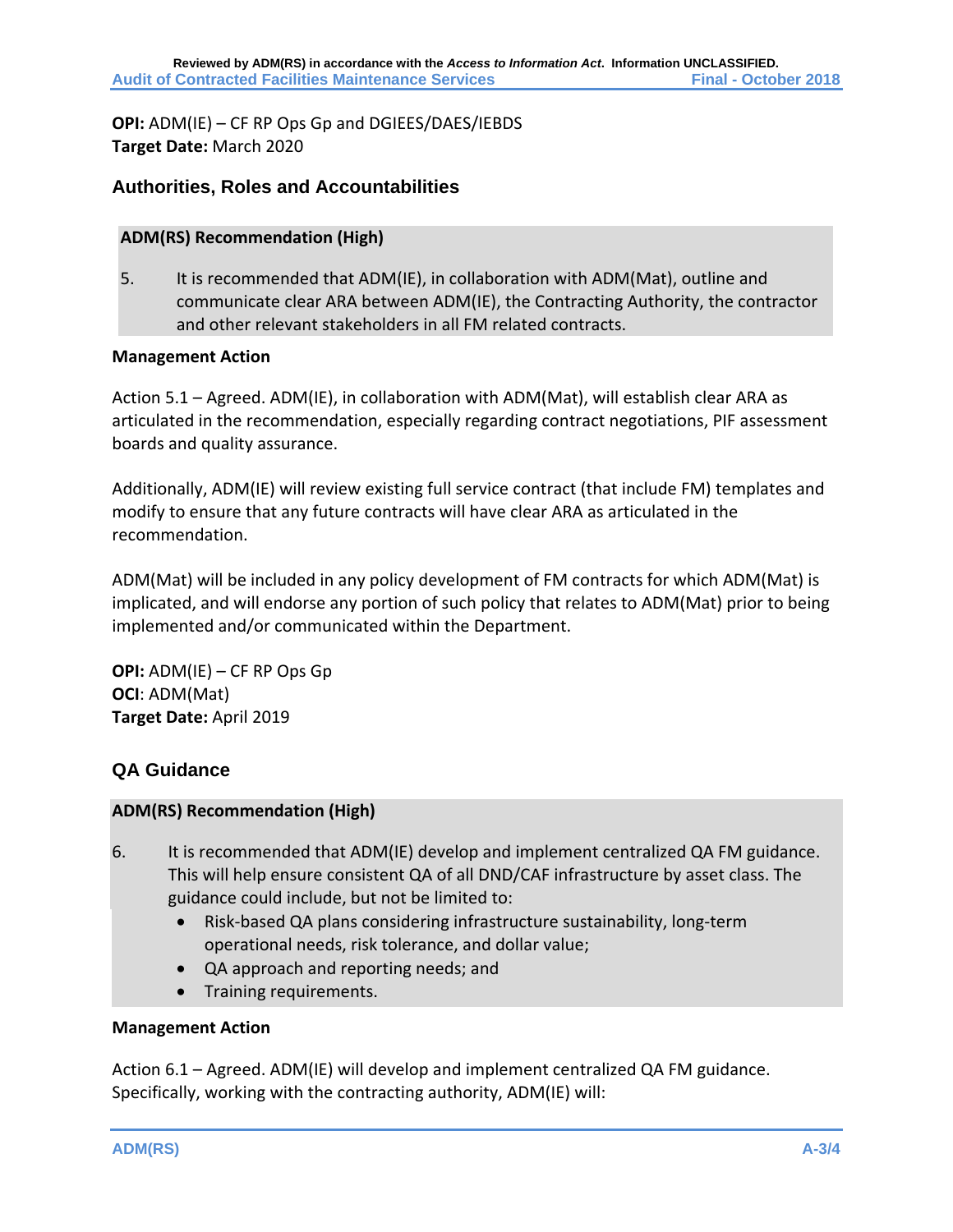- Establish and communicate guidance for all infrastructure asset classes that, at a minimum:
	- o Identify planning methodology based on condition of asset;
	- o Outline QA performance and reporting requirements;
	- o Identify training requirements and expectations;
- Develop risk-based QA plans considering infrastructure sustainability, long-term operational needs, risk tolerance, and dollar value;
- Consult with stakeholders;
- Communicate policy change with internal and external stakeholders; and
- Ensure the new authorities and responsibilities related to the QA of the FM portion of FM contracts are aligned to new infrastructure accountabilities.

**OPI:** ADM(IE) – CF RP Ops Gp **Target Date:** December 2020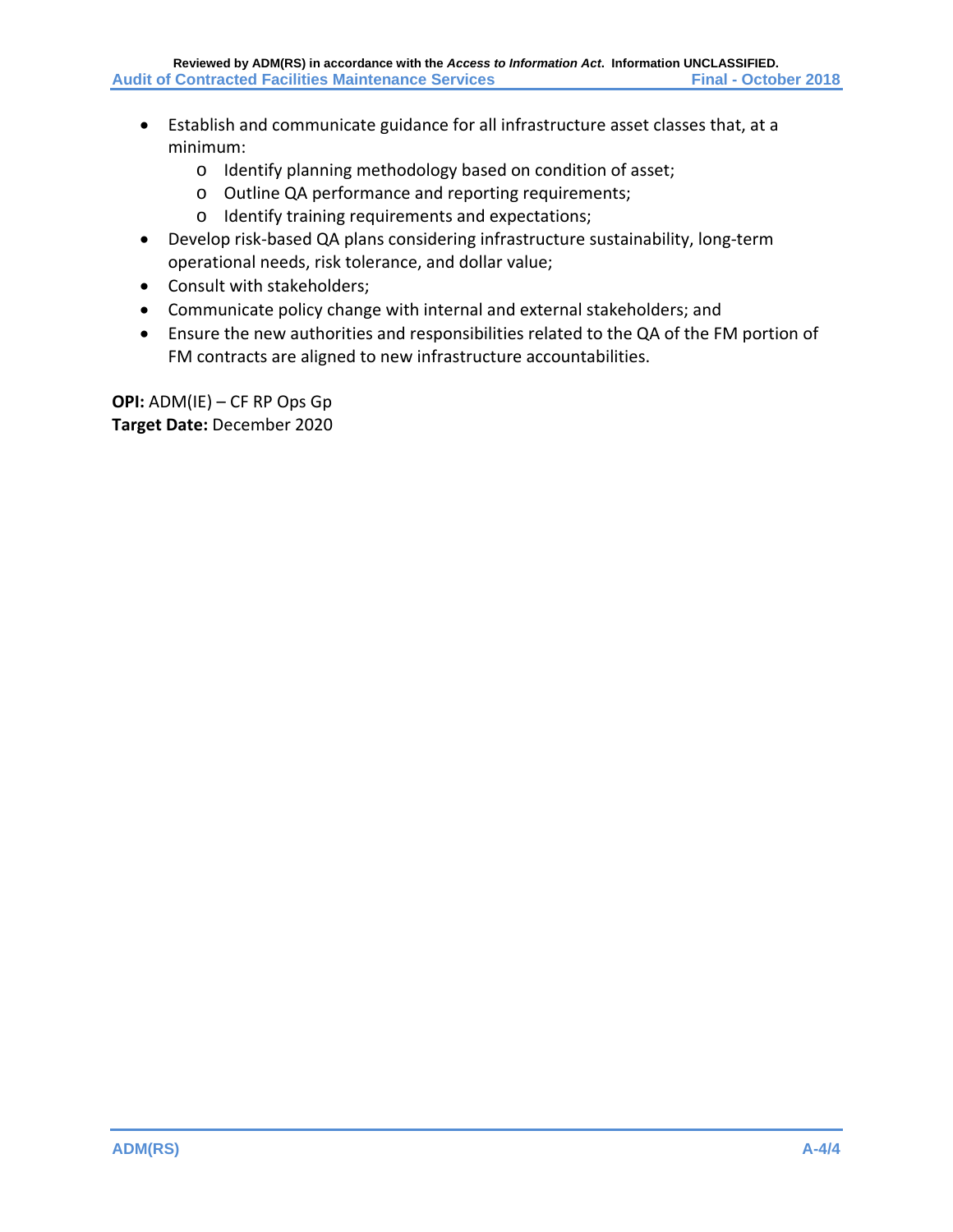## **Annex B—Audit Criteria**

#### <span id="page-24-0"></span>**Criteria Assessment**

The audit criteria were assessed using the following levels:

**Assessment Level and Description**

**Level 1—**Satisfactory

**Level 2—**Needs Minor Improvement

**Level 3—**Needs Moderate Improvement

**Level 4—**Needs Significant Improvement

**Level 5—**Unsatisfactory

#### **Governance**

1. Decisions related to contracted FM services are fully supported and properly approved.

**Assessment Level 4 –** The ADM(IE) transformation has created two reporting structures which have created inconsistent oversight of the contractors at the Base/Wing level. There is also a lack of information to support contracting decisions.

#### **Risk Management and Control**

2. Agreements for contracted FM services ensure infrastructure is available to support operational requirements.

**Assessment Level 3** – While there are terms in the contracting agreements that outline some preventative maintenance requirements, the contracts could be modified to emphasize the long-term sustainability of the Department's infrastructure.

3. Requirements for contracted FM services ensure compliance with environmental, health and safety regulations.

**Assessment Level 1** – Compliance with environmental regulations was the responsibility of the contractor with departmental oversight. Compliance with health and safety was managed respectively by the contractor and the Department for their employees. Both were compliant and no issues were identified.